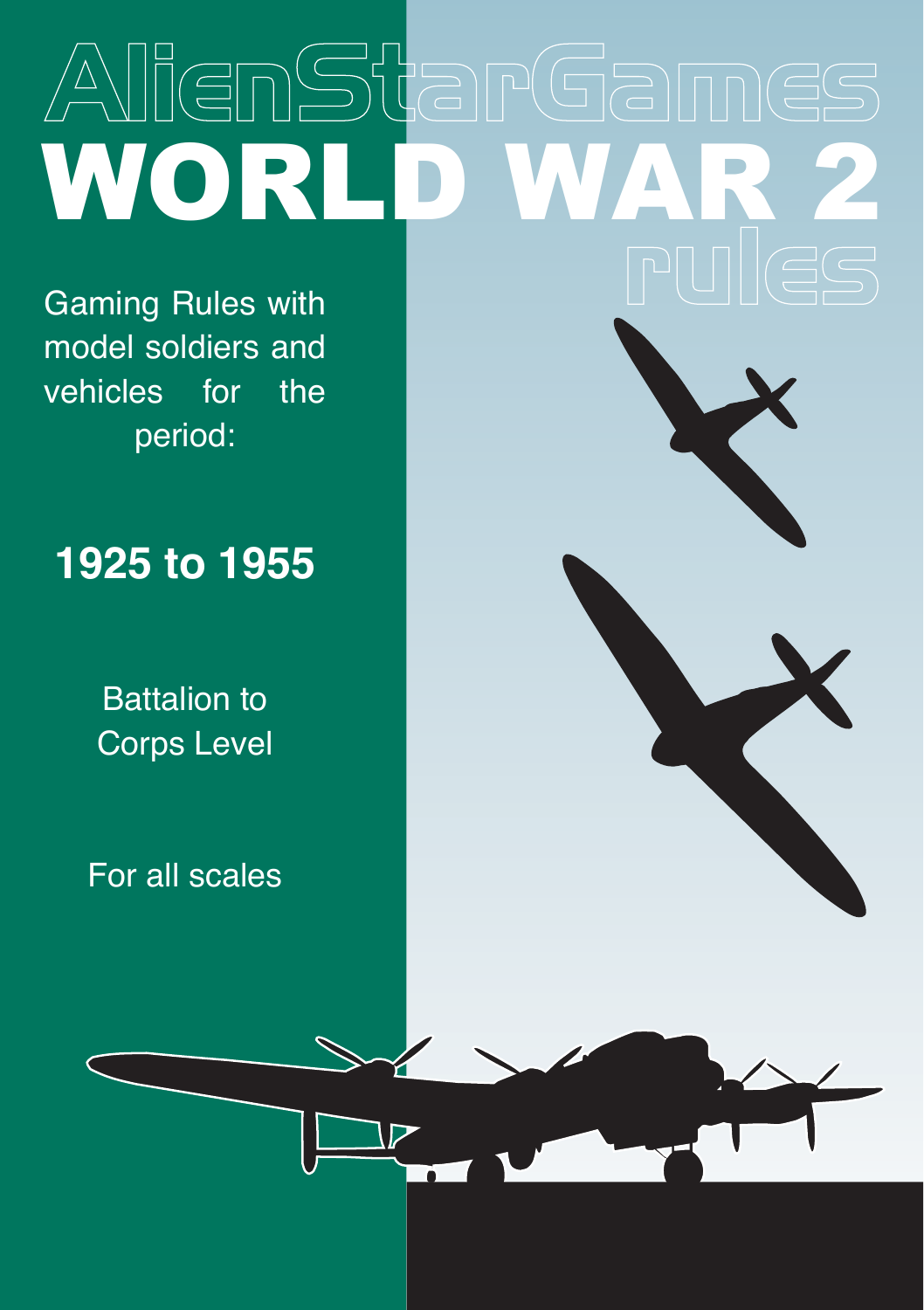## **INTRODUCTION**

Thank you for downloading these rules. I hope you enjoy gaming with them. I will be most happy to receive any comments, suggestions, ideas etc. Any feed back received will be gratefully acknowledged.

I began modern period wargaming with a passion in the early 1980's with rules from the Wargames Research Group, the 1950 to 1985 set, this was followed by WRG's then WW2 set, I thought it was great. This was my introduction to the world of wargaming. Succeeding editions from a variety of authors have succeeded in turning me to other periods because of the shear complexity of the rules. The complexity of which is a burden, unless you are a techno-head. Personally I do not like the idea of playing a battalion sized game in four plus hours which in real life would take an hour to occur. The self same rule writers then criticise you, the player (and purchaser) for becoming over-indulgent by weapon performance characteristics, armour etc. The cause of which is the rules themselves, and, by extension the rule writer. Why is this so? Because the rules provide a plethora of tables and weapon charts that players scour to use to their advantage.

These rules are more general and careful in their approach to weapon performance, do not use one model equals one real tank/weapon or man. They do not use an alternate move fire system, where a coupde-grace can be delivered without a response being returned. They can be played in real time or faster, and you can easily use a division or corps. The rules ignore the minutiae characteristics of equipment ignored by real life troops. These rules focus on real life people and the equipment they used and how they used it not the other way around. Any advantage in performance of one piece of equipment over another is compensated partly by the factors of grading, or a difference in scale representation, or that the 'enemy' will produce equipment to redress the balance. In 5 years of WW2 the leap in equipment performance was quite incredible.

Good tactics, tactical thinking and careful planning will more than compensate for an enemy's technical or numerical advantage. Outwit and off-foot your opponent. Develop battle strategy and develop the courage to see it through. Commanders who change course half way through a battle generally usually come to grief.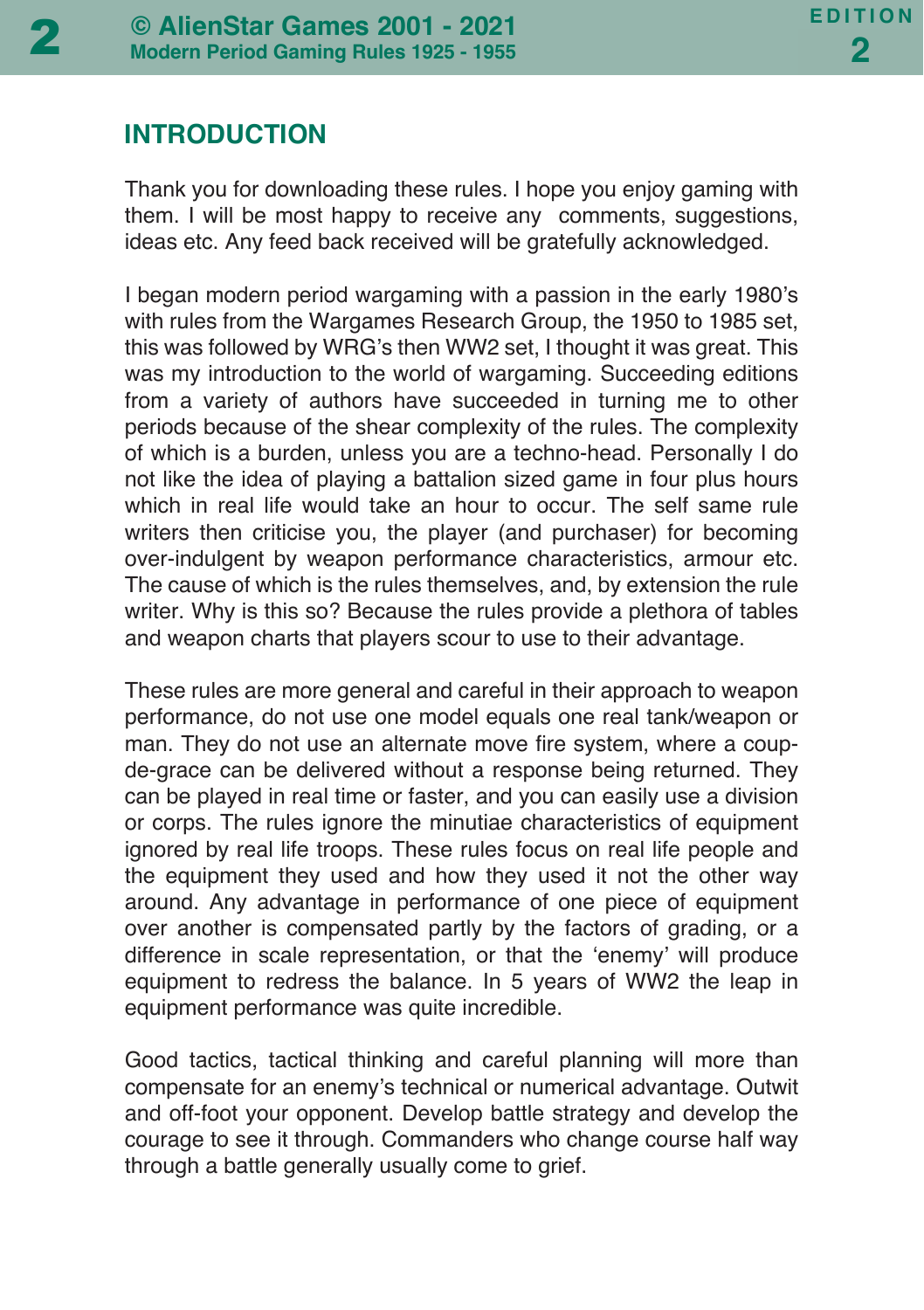#### **CHOICE OF FIGURE AND MODEL SCALE**

These rules can be used with any of the popular figure scales. These are 2mm, 6mm, 10mm, 15mm, HO/OO, 20mm, 25mm and 1/35th scales. The 6mm scale is the standard for modern wargamers, are well detailed, relatively inexpensive and can provide large games starting at the battalion level and are quite playable at corps level. The larger scales provide more detail, access to excellently detailed plastic, metal and resin kits and is ideal for the small skirmish game involving a company or battalion (or two). If anyone plays in 1/35<sup>th</sup>, please let me know.

#### **ARMY SIZE AND TROOP REPRESENTATION**

An army consists of any number of battle groups each of 12 troop stands, one of which includes its only HQ.

A stand consists of a square base to which is fixed a number of foot figures or one or two vehicles or aircraft. A stand represents a platoon sized unit of foot (without their vehicles), AFVs, APCs, a Recce unit, a battery of SPGs, field guns, howitzers, mortars or rockets, a flight of aircraft. Stand size is relatively unimportant but should be large enough to accommodate at least 4 foot figures, one vehicle or aircraft. However, the recommended stand size is 250m square at the ground scale used.

A battle group may comprise any type of Stand. If a battle group is comprised of any aircraft, or battery stands then they may only select targets within 5000m of their own BGHQ (Battle Group Head Quarters). A battle group that wholly comprises of aircraft or battery stands can select targets within 5000m of any friendly BGHQ on a throw of 5+ or 4+ if late British artillery. For aircraft such a throw is made each time a stand of the battle group wishes come on table and attack.

## **PLAYING AREA AND GROUND SCALE**

The optimum playing area is 3000m wide for every battle group used, the depth is at least half of the width. 6'x4', 8'x4' and 8'x5' gaming areas (herein referred to as the table) are the most common.

The ground scale is as in the following table;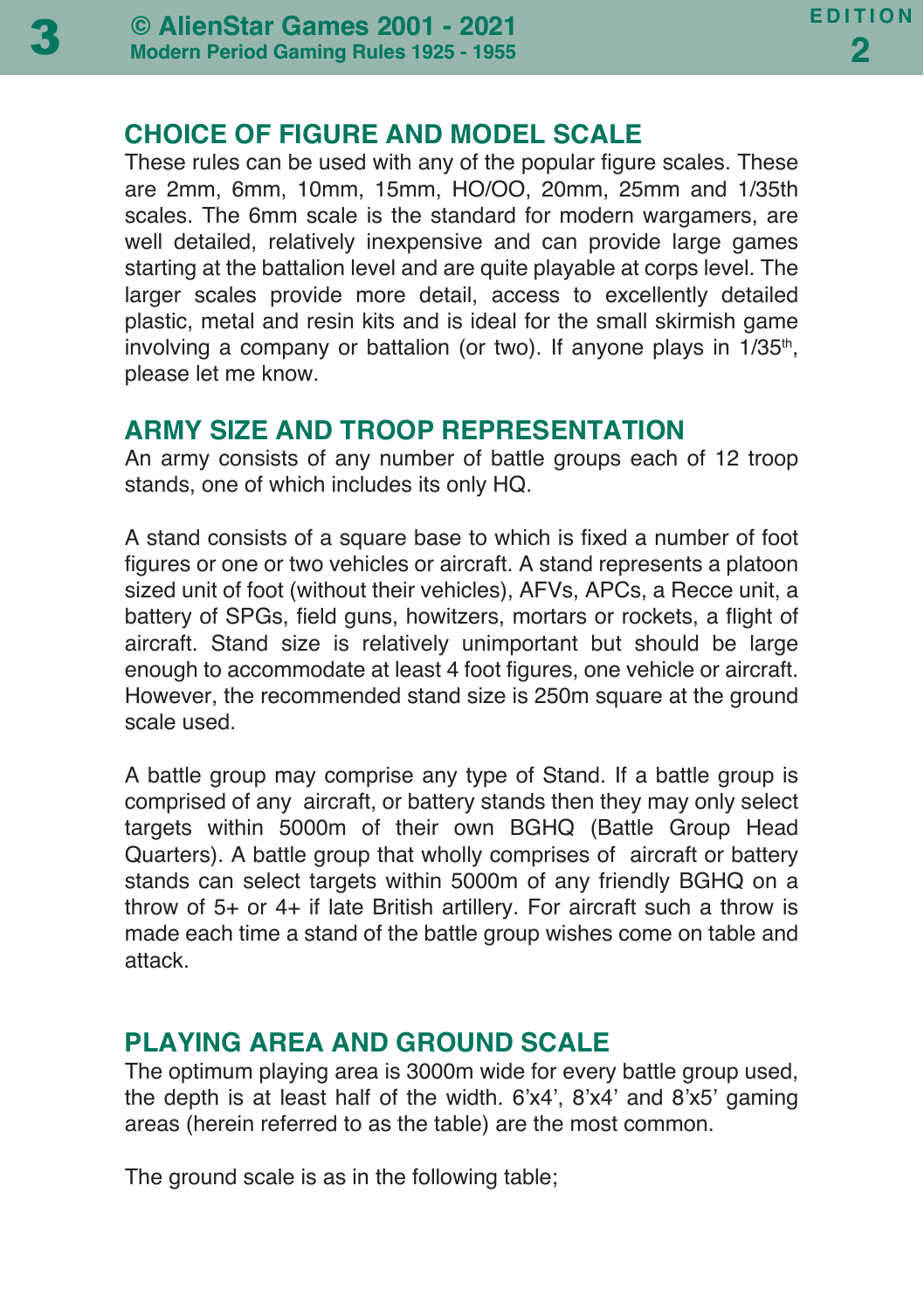| <b>Model Scale</b>    | <b>Ground Scale</b>    |
|-----------------------|------------------------|
| 2mm                   | 1cm equals 250m        |
| 6 <sub>mm</sub>       | 3cm or 1" equals 250m  |
| 10mm/12mm             | 5cm or 2" equals 250m  |
| 15 <sub>mm</sub>      | 7cm or 3" equals 250m  |
| 20mm, 1/72nd or HO/OO | 10cm or 4" equals 250m |
| 25mm                  | 15cm or 6" equals 250m |
| $1/35^{th}$ (or 50mm) | 20cm or 8" equals 250m |

For example; in 15mm, 750m in real life equals 9'' on your games table.

## **TIME SCALE**

Players take alternate turns, during which both players may make a number of optional actions for each stand of a battle group. Movement is taken alternately, fire is not. A turn simulates, on average 20 minutes in real life.

## **DICE**

All dicing uses ordinary six sided dice.

## **TERRAIN**

The flexibility that is modern warfare is that it can occur in almost any terrain. Throw a die on the below table to establish the games climatic zone.

| <b>Climatic Zone</b> | <b>Die Score Examples</b> |                                   |
|----------------------|---------------------------|-----------------------------------|
| <b>Desert</b>        |                           | North Africa.                     |
| <b>Steppe</b>        | $\overline{2}$            | Poland, East Russia               |
| Tropical             | 3                         | Burma, S. China, Indo-China       |
| Temperate            | $4 - 5$                   | Europe                            |
| Cold                 | 6                         | Japan, Manchuria, Finland, Russia |

If the armies of both players come from the same climatic zone then the battle occurs in that terrain. If the climatic zone of the armies is different, then each player throws a die, the higher score choosing.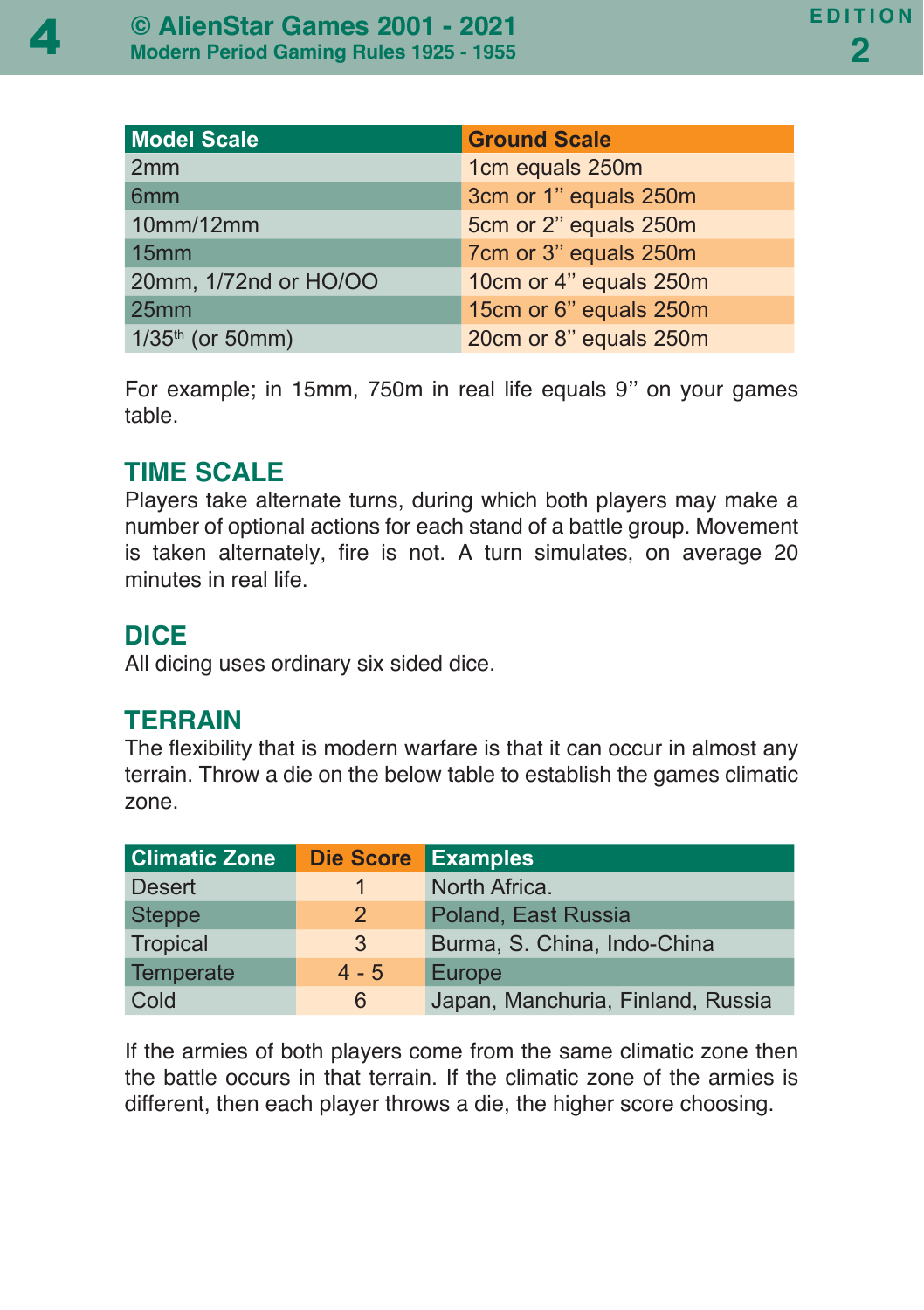The playing surface is usually comprised of 12"/300mm or 16"/400mm carpet tiles, blocks or marked on squares. Dice for a major terrain feature in each square as below;

| <b>Climatic Zone is:</b> |               |               |                 |                  |                 |  |  |  |
|--------------------------|---------------|---------------|-----------------|------------------|-----------------|--|--|--|
| <b>Die Score</b>         | <b>Desert</b> | <b>Steppe</b> | <b>Tropical</b> | <b>Temperate</b> | <b>Cold</b>     |  |  |  |
|                          | Н             | Н             | <b>SFH</b>      | <b>SFH</b>       | <b>LFA</b>      |  |  |  |
| $\overline{2}$           | н             | <b>LFA</b>    | <b>SFH</b>      | н                | н               |  |  |  |
| 3                        |               | <b>LFA</b>    | <b>LFA</b>      | LFA              | <b>LFA</b>      |  |  |  |
| $\overline{4}$           | ∩             |               | <b>LFA</b>      | н                | Н               |  |  |  |
| 5                        |               | $\cap$        | Ω               |                  | O               |  |  |  |
| 6                        | O             |               | O               |                  | റ               |  |  |  |
| <b>MBUA</b>              | $6+$          | $6+$          | $5+$            | $5+$             | $5+$            |  |  |  |
| <b>MINOR</b>             | 1D6           | 1D6           | 2D6             | 2D6              | 1D <sub>6</sub> |  |  |  |

A major terrain piece can be no larger than the square it is in and no smaller than 1/3 of the said square. Dice again for each square using the **MBUA** (Major Built Up Area) row of the above table, this is the score required on a die to establish the presence of a built up area. Dice again for each square using the **MINOR** row on the above table, using the specified dice, this is the number of minor terrain features in the said square.

**SFH:** Steep Forested Highland, impassable to vehicles and bad going to troops on foot. In the tropical climatic zone, the forested areas can be jungle in which case movement is only possible on roads unless jungle trained infantry. Roads in jungle SFH areas count as bad going even if surfaced highway.

**LFA**: Large Forested Area, impassable to wheeled and halftracked vehicles, bad going to other vehicles and good going to troops on foot. In the tropical climatic zone the forested area can be jungle which is impassable to all vehicles except by road and bad going to troops on foot unless jungle trained infantry (as permitted by army lists).

**H**: Highland, impassable to wheeled and half tracked vehicles except by road, bad going to full tracked vehicles except by road and good going to troops on foot.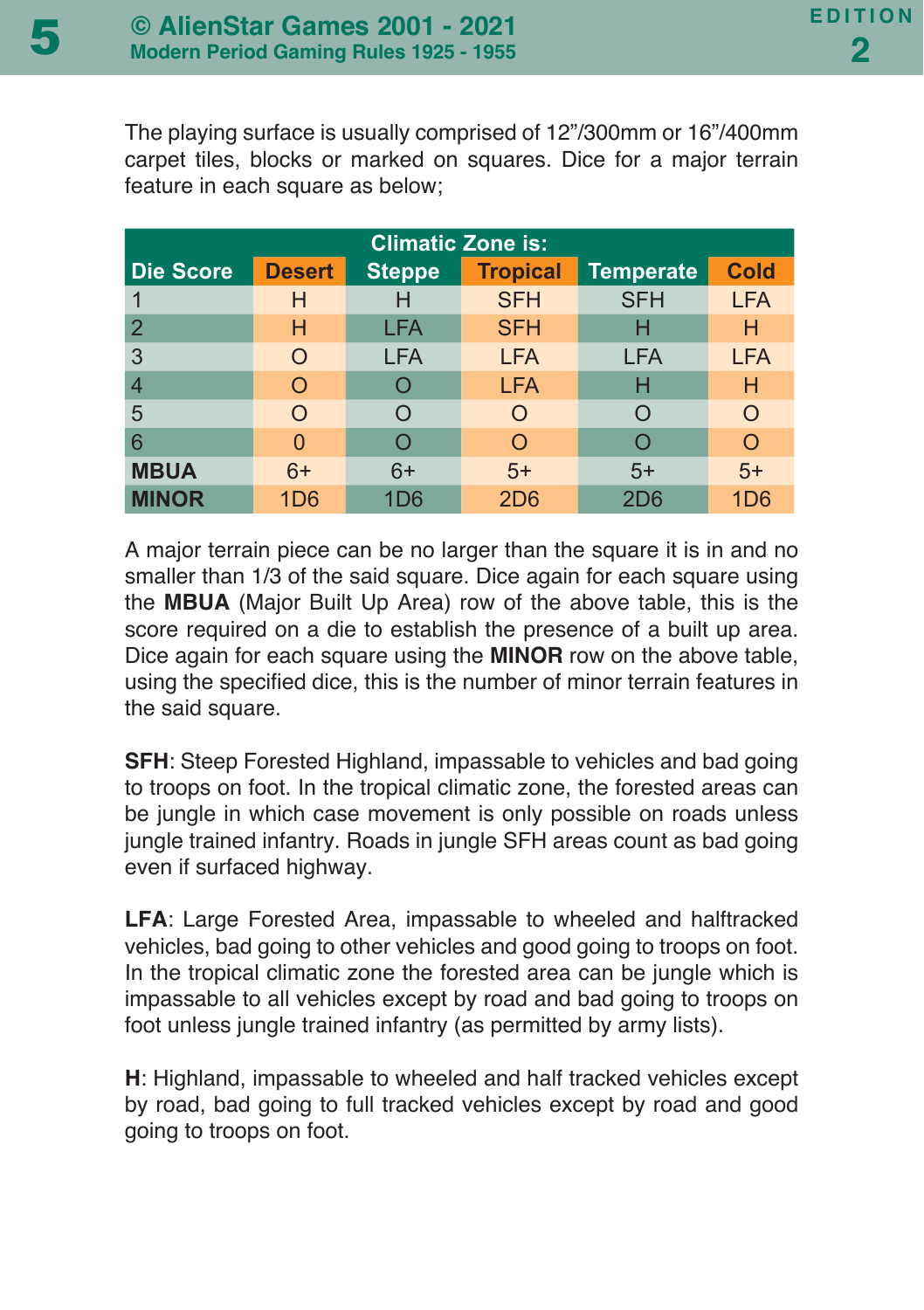**OPEN**: Open terrain with no major features, good going to all troops.

#### **MINOR TERRAIN FEATURES**

For each square throw on the **MINOR** row on the table on Page 5. The result is the number of minor terrain pieces in the said square. Dice again to establish the minor terrain type. 1 or 2 is a wood unless in **LFA** or **SFH** which is an ignored result. 3 or 4 is a **BUA**. 5 or 6 is a hill or rise. Minor terrain features can be no larger than 750m and cannot be placed any closer than 250m to another minor terrain feature. They can be placed on major terrain features.

#### **MBUA AND BUA**

Built up areas as rolled for in the **MBUA** row as on the table on Page 5 can be placed over any terrain feature (Humans build in the most ridiculous and dangerous of places) **MBUAs** can be no larger than 2000m square. **MBUA** and **BUA** have to be interconnected with at least another **MBUA** or **BUA** by road. **MBUA** and **BUA** are best represented on table by black cloth with model building placed loosely on top so these can be moved out of the way when troops enter the area.

## **PLACEMENT OF TERRAIN**

Both players throw a die. The higher scoring player places all of the terrain, the lower scoring player chooses his starting table edge, also called his base edge, (opponents start opposite each other) he then decides who has first move.

## **TERRAIN, GENERAL RULES**

Shooting at a stand that is behind and touching the crest of a rise is counted as being in cover. Shooting from outside a wooded area at a stand that is in the immediate edge of a wooded area, or shooting from within a wooded area at a stand that is also within a wooded area or in the immediate edge of a wood is counted as being in cover. Shooting from outside an **MBUA** or **BUA** at a stand that is in the immediate edge of an **MBUA** or **BUA**, or shooting from within an **MBUA** or **BUA** at a stand that is also within an **MBUA** or **BUA** or in the immediate edge of an **MBUA** or **BUA** is counted as being in hard cover. A stand within a wooded area or **MBUA** or **BUA** can only be seen by, and fired upon by other stands with 250m. In other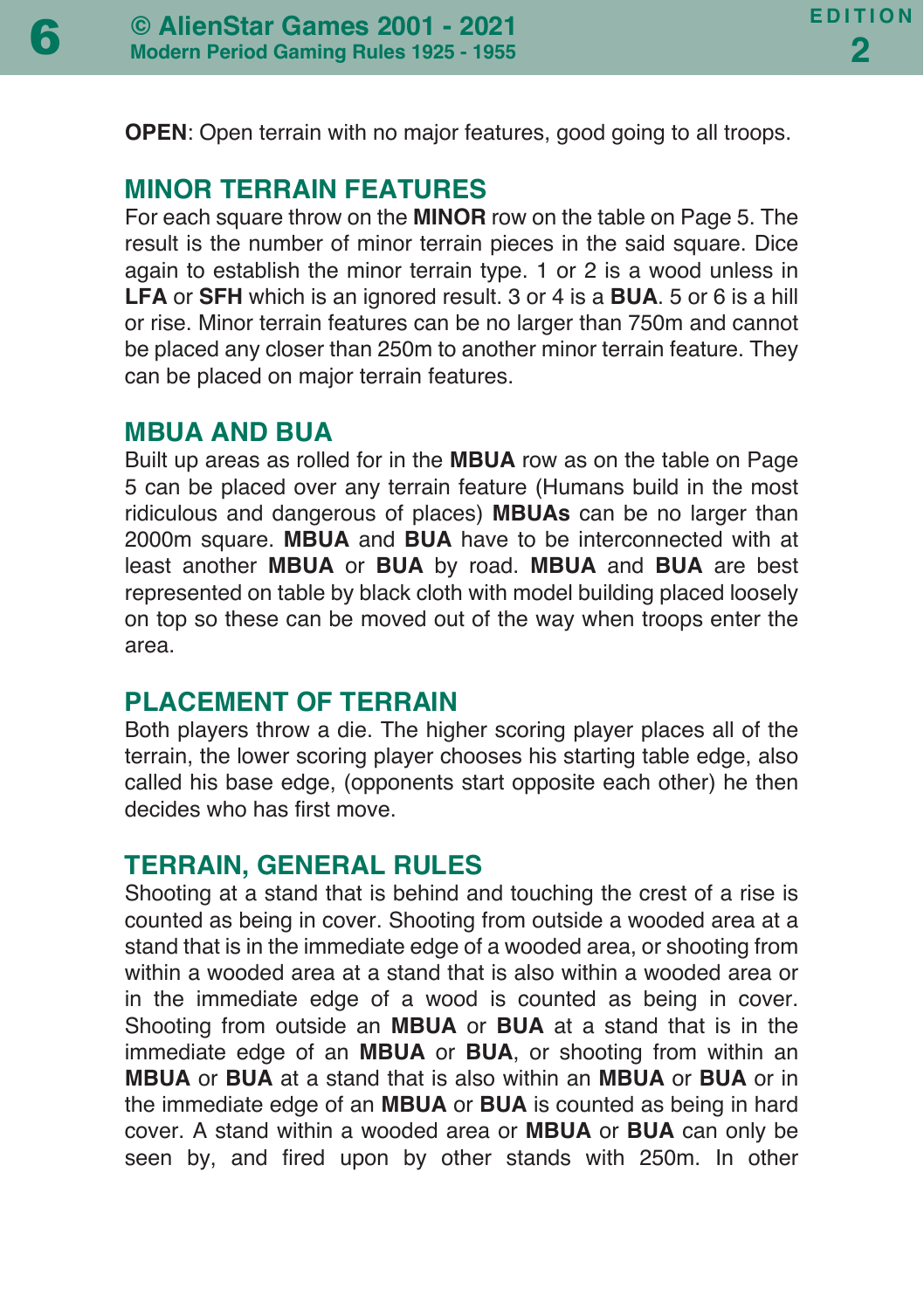circumstances major and minor terrain features blocks sight.

Highland should be at least four contour levels high, **SFH** are higher. A rise should be one or two contour levels high. Terrain contours can be made out of carpet tiles if using 2mm or 6mm figures or expanded polystyrene carved hills such as from Gallia if using larger scales. Movement in **MBUAs** or **BUAs** or over hills or rises are bad going to all troops except infantry. If both players agree, then a river can be present. It can run across the diagonal of the table or from the left to right half way across. The river will run around **SFH**, **H**, hills and rises. Where roads cross the river a bridge or ferry will result. The river can be represented by blue or brown cloth cut in strips 250m wide at the ground scale used. Such a river (such as the Thames, Rhine or Seine) can only be crossed by bridge or ferry. Only major rivers need representing. You will find that the terrain in this game is much more dense than that found in other rules (much to the annoyance of some). The terrain density is more realistic in this game. For example, the very dense nature of the terrain in France enabled the Panzers to exact a fearful toll of allied tanks during and following the Normandy campaigns.

#### **DEPLOYMENT**

Both sides can deploy on table troops anywhere within 2000m of their own table base edge. Aircraft and some artillery are placed off table in a zone behind the players' table base edge. This off table zone can be up to 10in deep, but represents a zone up to 30,000m deep in real life.

## **TACTICAL MOVES AND MARCHES**

The distance that a stand can move during a turn depends on its type. Maximum move distances in good/bad going are:

| <b>STAND TYPE</b>                      | <b>MARCH</b> | <b>TACTICAL</b> |
|----------------------------------------|--------------|-----------------|
| BARG, IG, RG, Man-handled Guns.        | 1500m/500m   | 500m/250m       |
| <b>WHEELED</b> or1/2 Tracked Vehicles. | 6000m/2000m  | 1000m/500m      |
| <b>SLOW Tracked Vehicles.</b>          | 3500m/1000m  | 500m/250m       |
| <b>MEDIUM</b> Tracked Vehicles.        | 4200m/1000m  | 750m/250m       |
| <b>FAST</b> Tracked Vehicles.          | 5000m/1500m  | 1000m/500m      |
| <b>VERY FAST Tracked Vehicles.</b>     | 6000m/2000m  | 1250m/500m      |

Stand Type will be explained later. Unless otherwise stated in the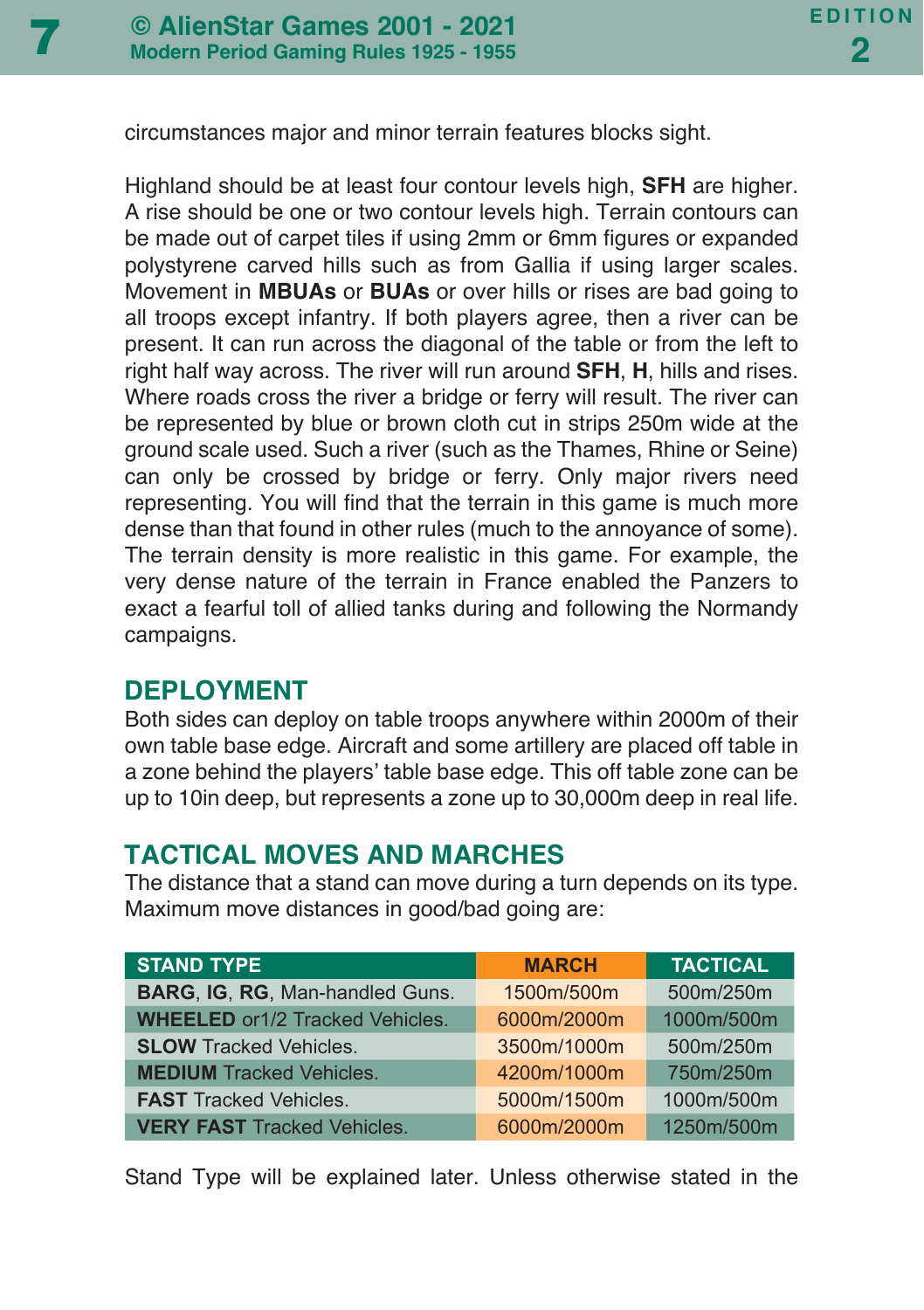terrain rules, roads cancel the negative effect of some terrain types. A stand may make any number of turns without penalty. A march move cannot start, end or bring a stand to within 2000m of any enemy stands.

## **TROOP GRADING**

Troops are graded according to their training, experience, morale, leadership, motivation, response to orders and discipline and reaction when under the stress of combat. The grading is 'A' for the Japanese, SS Panzer and other types classed as elite. 'B' class would be late Soviets, US Para, Marines, British, Anzac, Panzer and Commandos. 'C' grading would be early Soviets, US, and European Canadian. The 'D' grading would go to inferior regulars, greens, levy, militia, guerrillas, Italians, Africans and raw troops. The 'D' class troop grading may sometimes have high, albeit brittle moral and are generally uncooperative and difficult to control.

## **COMMAND POINTS**

A battle group (**BG**) consists of 12 troop stands, one of which is its only **HQ**. Each **BGHQ** dices for its **command points** (**CPs**) at the appropriate time in the turn sequence, it can then spend it's **CPs** on march or tactical moves. Command points are diced for according to the grading of the troops as follows on the below table:

#### **If battle group consists of troops of different grading, dice for the lowest grade.**

A battle groups' HQ stand must be clearly identifiable, either by markings or having an additional command model mounted on the base. Alternatively, you can have an additional non-combative command stand with a command model mounted on it.

| Grade 'A' troops Throw and use the score of two dice.           |
|-----------------------------------------------------------------|
| Grade 'B' troops Throw and use the score of two dice.           |
| Grade 'C' troops Throw three dice and use the two lower scores. |
| Grade 'D' troops Throw four dice and use the two lower scores.  |

Battlegroups using radio may increase their score by rolling a further die and adding half of the score rounding up. Some battlegroups can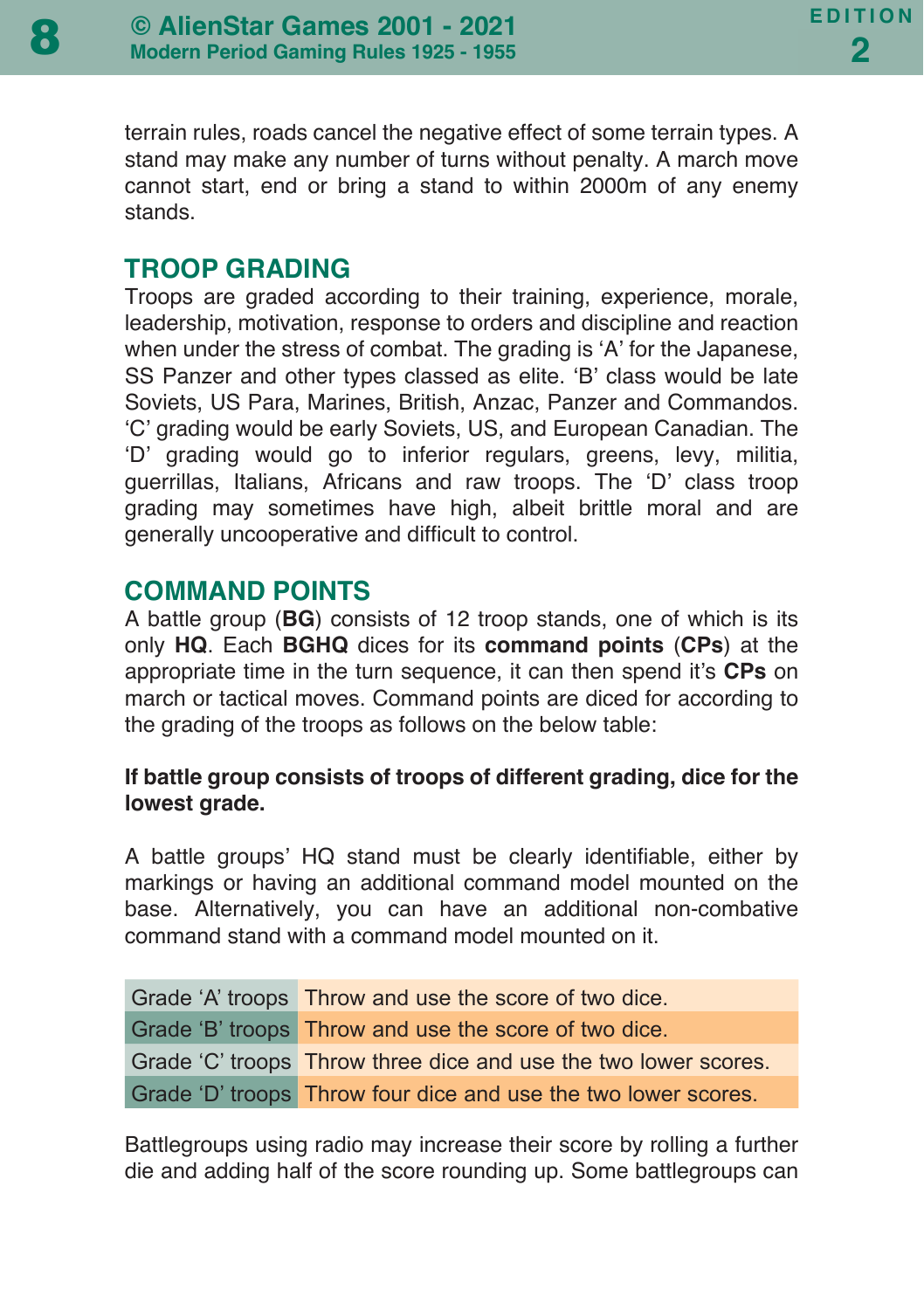be classed as Mobile. These will be troops classed as Late Canadians, Commandos, SS, German Para. Panzers, British tanks and some Commonwealth troops are classed as cautious. Mobile troops add 2, while cautious deduct 2.

#### **SEQUENCE OF PLAY**

The two sides take alternate turns. During each players turn he: **1.** Dices for each battle group's command points, dices to recover any of his stands from repulsed status (Page 16). Throws 1 die for each suppression marker, one stand at a time removing one marker on 5+.

**2.** He first takes any required march moves. March moves can be made by a single stand or by a group of stands linked together. Linked stands must move parallel to, or follow, the first of them that moves; and must move the same distance or turn through the same angles. All stands of a linked group must be within 500m of another stand of the linked group being moved. A linked group move by road must be in a one stand wide column. A march move costs 3 CPs plus 1 CP for every 2000m the linked group is from it's **BGHQ**.

**3.** He positions any **FIGHTER** stands behind his own base line to indicate that the table's airspace is now being disputed and covered by **FIGHTER** elements. This move costs 2 CPs per stand. He may now engage any enemy **FIGHTER** stands that are behind the enemy baseline and resolve the action by nominating shooter and target. The paired off stands can be brought on table and placed within 500m of their intended target.

**4.** He now positions any **BOMBER** or **ATTACK** stands short of their intended target. His opponent may shoot at these with any of his stands that are in range at their current position, including any off table **FIGHTER** stands which can be brought on table and placed within 500m of their intended target. Any surviving **BOMBER** and **ATTACK** stands now conduct their attack. **BOMBER** fly off permanently while **ATTACK** stands can return and conduct a further two attacks. This move costs 3CPs per **BOMBER** stand and 4 CPs per **ATTACK** stand.

**5.** He makes his tactical moves starting with one vehicle or foot stand at a time and completing tactical moves for each battle group before moving on to another. There are 7 tactical move options, each one costing 1 CP. Further, troops have, according to their grade a fixed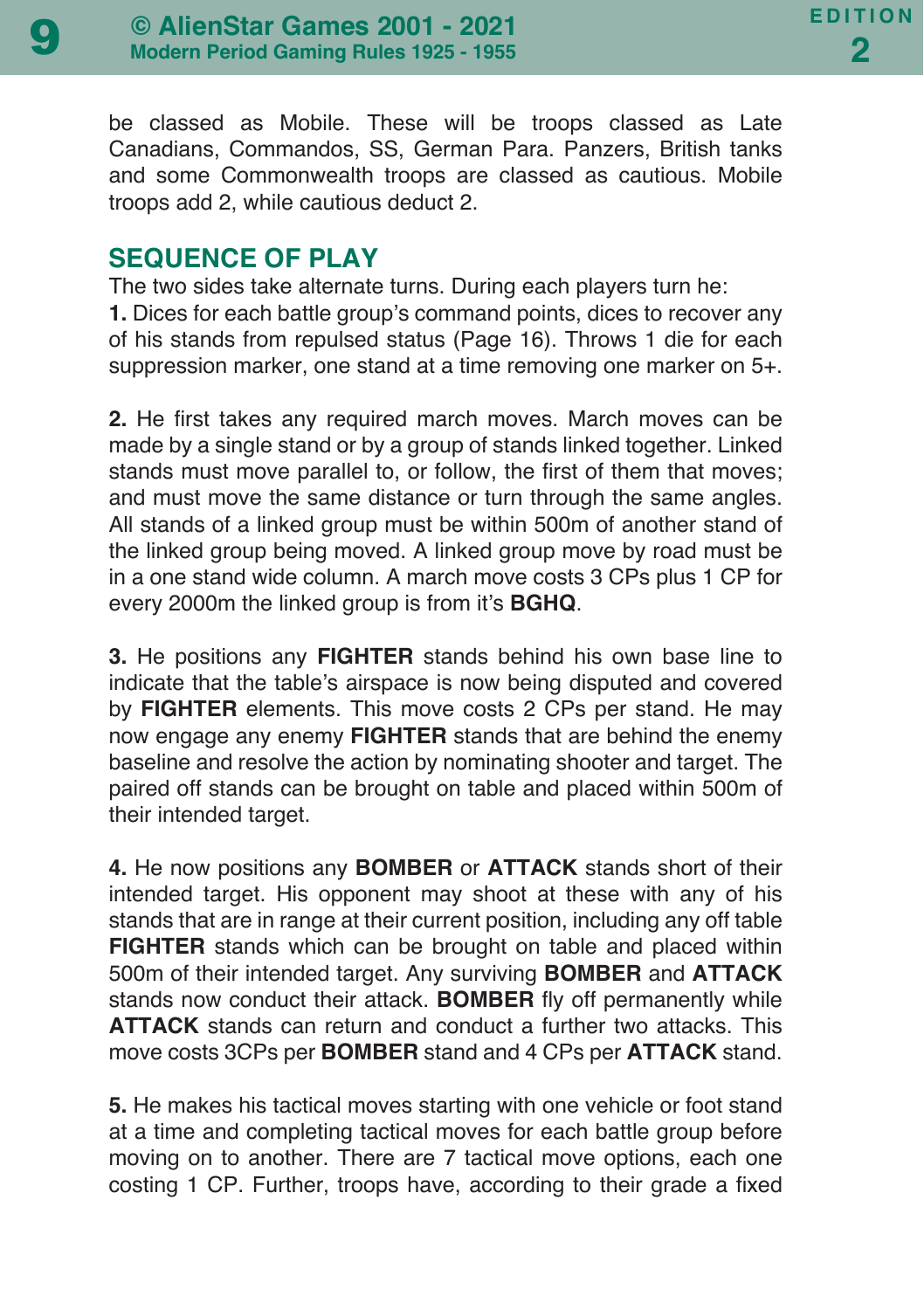number of tactical points, and these are spent 'buying' tactical moves. A stand may make any number of tactical moves his tactical points and CPs allow. The number of tactical points a stand has is as follows:

Please note, steps 3 and 4 above are different from the modern period rules. This is mainly because modern aircraft have the ability to engage targets at a much greater distance.

## **TACTICAL MOVE OPTIONS, TACTICAL POINT COST**

A **BGHQ** can spend a number of **Command Points** (**CP**) according to their Troop Grade. The maximum amount of **Command Points** a **BGHQ** can spend on a stand is as below.

| <b>TROOP GRADE</b> | <b>MAXIMUM CP</b> | <b>MORALE PASS ON</b> |
|--------------------|-------------------|-----------------------|
| GRADE 'A'          |                   | $3+$                  |
| GRADE 'B'          |                   | 4+                    |
| GRADE 'C'          |                   | $5+$                  |
| GRADE 'D'          |                   | 6+                    |

The CP cost is increased by 1 for each **1000m** the stand being moved is from it's **BGHQ**. Mobile stands increase their tactical points by 1. The allowed tactical move options are as below:

| <b>OPTION</b>   | <b>TACTICAL MOVE OPTION</b>                     |
|-----------------|-------------------------------------------------|
| <b>OPTION 1</b> | Move up to a full tactical move without firing. |
| <b>OPTION 2</b> | <b>Fire</b> twice halted or once if Artillery.  |
| <b>OPTION 3</b> | Move up to half move and then fire.             |
| <b>OPTION 4</b> | Fire, then move up to half of a tactical move.  |
| <b>OPTION 5</b> | Move up to a full tactical move and then fire.  |
| <b>OPTION 6</b> | Vehicle to bus or de-bus infantry.              |

Infantry bussing or de-bussing spend 1CP to do so. Bussed infantry cannot carry out any tactical move until de-bussed. Bussed infantry share the same combat result as their transport until de-bussed and moved 250m away. Infantry just de-bussed may spend 1CP making a tactical move. Stands may take as many tactical move options their tactical points and CPs allow. Each tactical move uses up 1CP.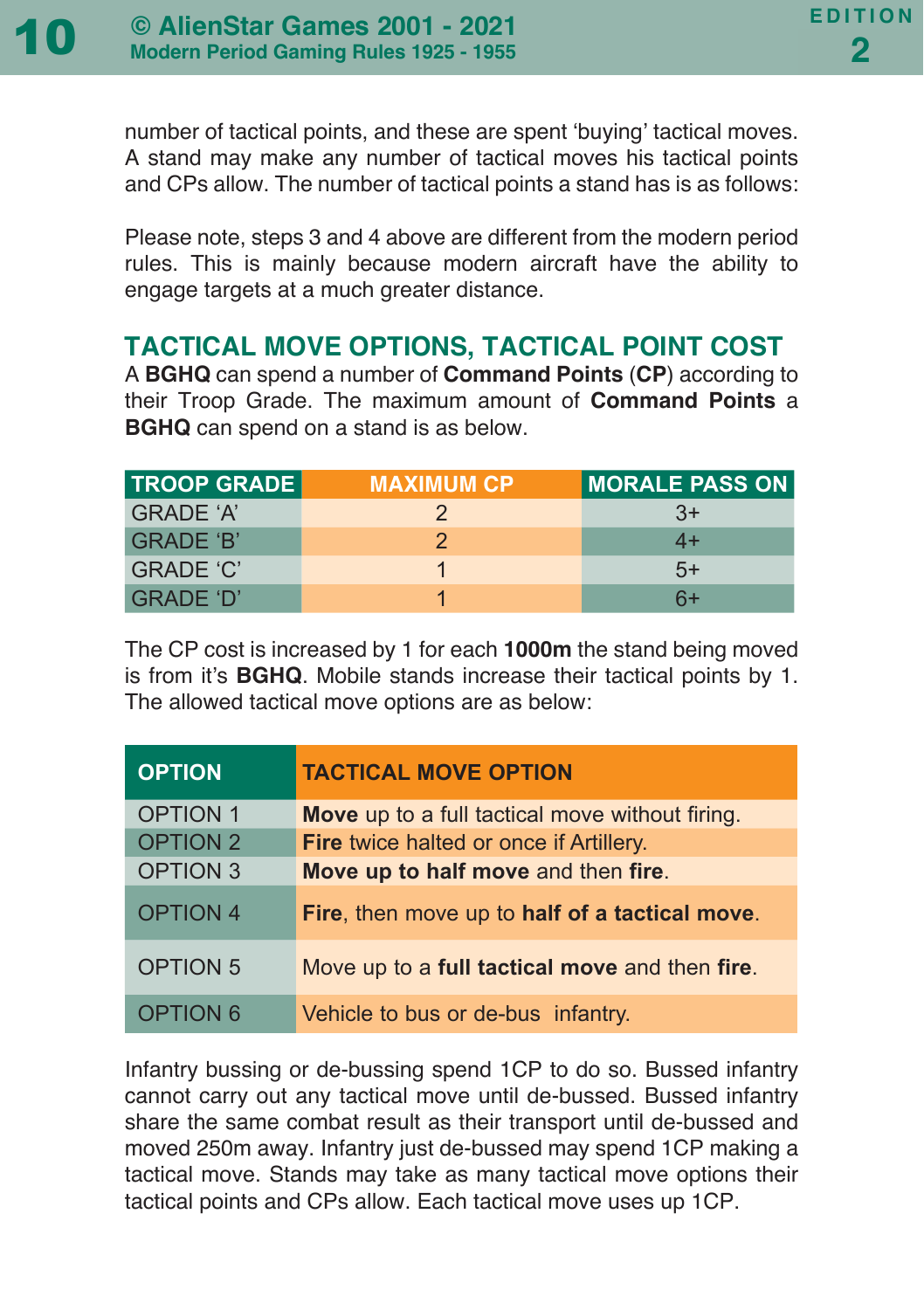#### **TARGET DETECTION**

Before a target stand can be engaged, it must be detected, that is sufficiently recognised and located before direct fire or area fire can be brought against it. The ranges at which enemy stands are located is as follows:

| <b>ENEMY STANDS STATUS</b>  | <b>MOVING</b> | <b>STATIONARY</b> |
|-----------------------------|---------------|-------------------|
| <b>INFANTRY IN COVER</b>    | 125m/500m     | Contact/125m      |
| <b>INFANTRY IN THE OPEN</b> | 750m/1500m    | 250m/500m         |
| <b>VEHICLE IN COVER</b>     | 500m/1000m    | 250m/500m         |
| <b>VEHICLE IN THE OPEN</b>  | 2500m/5000m   | 1000m/2000m       |

The distance before the slash is the range at which 2+ is required on a die to achieve detection. The distance after the slash is the range at which 5+ is required on a die to achieve detection. +1 to the die if the shooter is firing on option B, or the target has a placed 'FIRE' marker (P13). Target detection is carried out at the appropriate time in a stands tactical move option. When stands classed as LIGHT, MEDIUM or HEAVY BARRAGE or SALVO RL shoot, see ARMY SIZE AND TROOP REPRESENTATION on Page 3 for calling of fire.

## **SHOOTING AND TACTICAL INITIATIVE**

When a player shoots with a stand at the appropriate time in the stand's tactical move, he must clearly nominate shooter and target.

**BOTH** stands then attempt detection.

**BOTH** shooter and target throw a die and add any of the below modifiers, then the two scores are compared.

| <b>Modifier</b> | <b>Condition</b>                                         |
|-----------------|----------------------------------------------------------|
| $+1$            | To the score if of higher grade.                         |
| $+1$            | If the target has a fire marker.                         |
| $+3$            | To the score if a successful detection is made.          |
| $-1$            | For each suppression marker the stand has.               |
| $-2$            | If the stand cannot cause an effect on the target (P14). |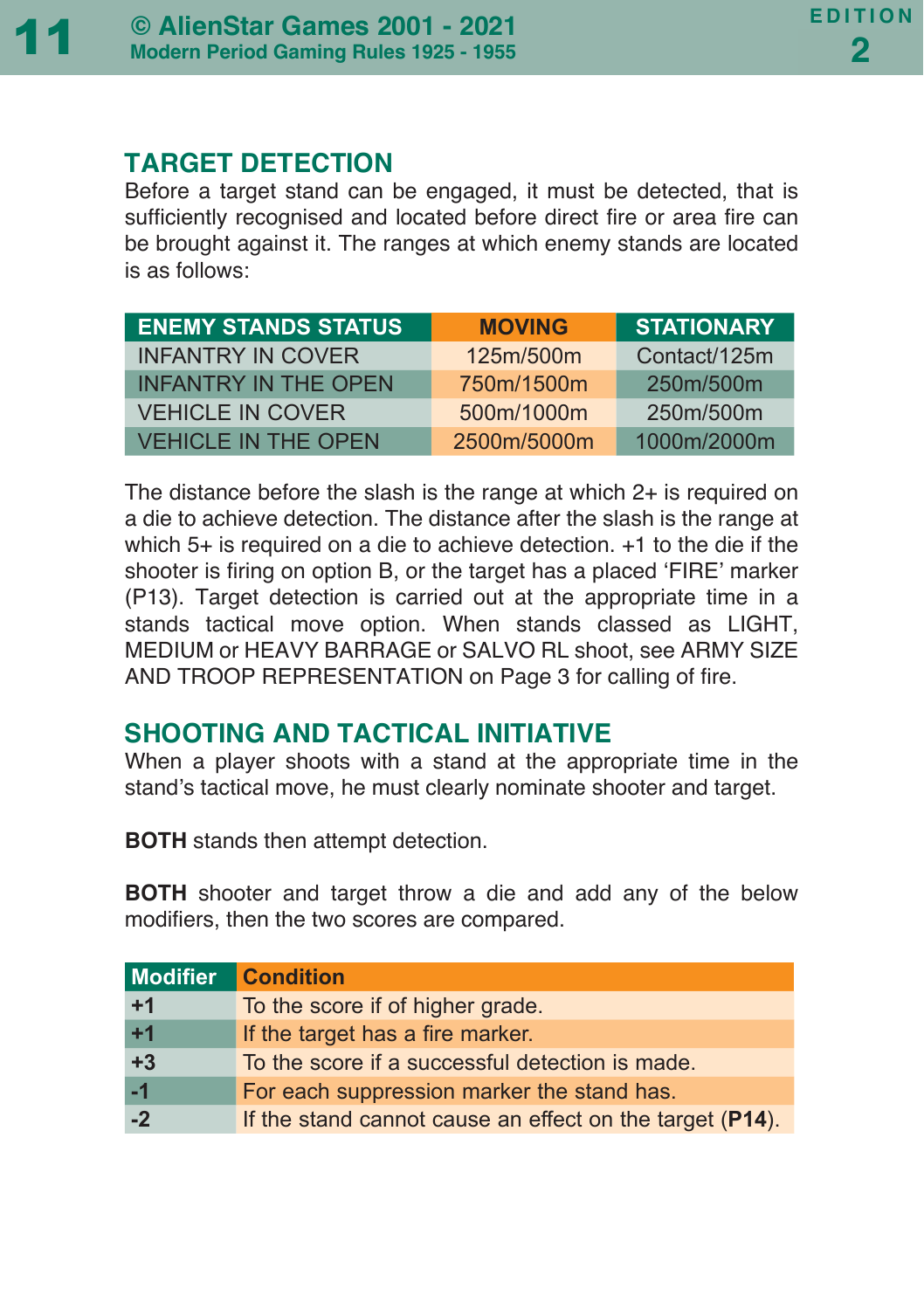

## **IMPORTANT**

The stand with the highest score by 4 or more can then shoot at the stand with the lowest score if it can and wishes to do so, even if it is the stand that did not initiate the move and it isn't even their turn. If the difference between the scores is 0, 1, 2 or 3 then **BOTH** stands shoot at each other if they can and wish to do so. As soon as a stand 'shoots' they have a '**FIRE**' marker placed to their front which remains until the shooter moves.

The shooter cross references his troop or weapon type/class (the Shooters Class as on the Score Required for Effect table) with that of the Target's Class. The result is the score required on a die to score an effect on the target. If you fail to reach this score you can still cause an effect on the target, albeit at a reduced rate. The target has to be detected and within the shooters range and be of a type that an effect can be caused. If the result of the cross reference is a dash, the shooter cannot cause an effect on the target. The score to cause an effect is increased or decreased for each one of the following that apply:

| <b>Modifier</b> | <b>Condition</b>                                                          |
|-----------------|---------------------------------------------------------------------------|
| $+1$            | If firing on a tactical move option 3 or 4.                               |
| $+1$            | If the target is in cover (see TERRAIN, GENERAL<br>RULES on Page 7).      |
| $+1$            | If the shooter is pinned.                                                 |
| $+2$            | If the target is in hard cover (see TERRAIN, GENERAL<br>RULES on Page 7). |
| $+2$            | If firing on a tactical move option 5.                                    |
| $+2$            | If the shooter is repulsed.                                               |
| $-2$            | If shooting at a ground stand's flank arc*.                               |
| $-3$            | If shooting at a ground stand's rear arc.                                 |

\*If shooting at an AFV with added skirt plates to hull and/or turret this modifier becomes -0 if the firing stand is infantry and -1 if other type of firing stand. To gain this additional modifier the stand's model must have a representation of this armour.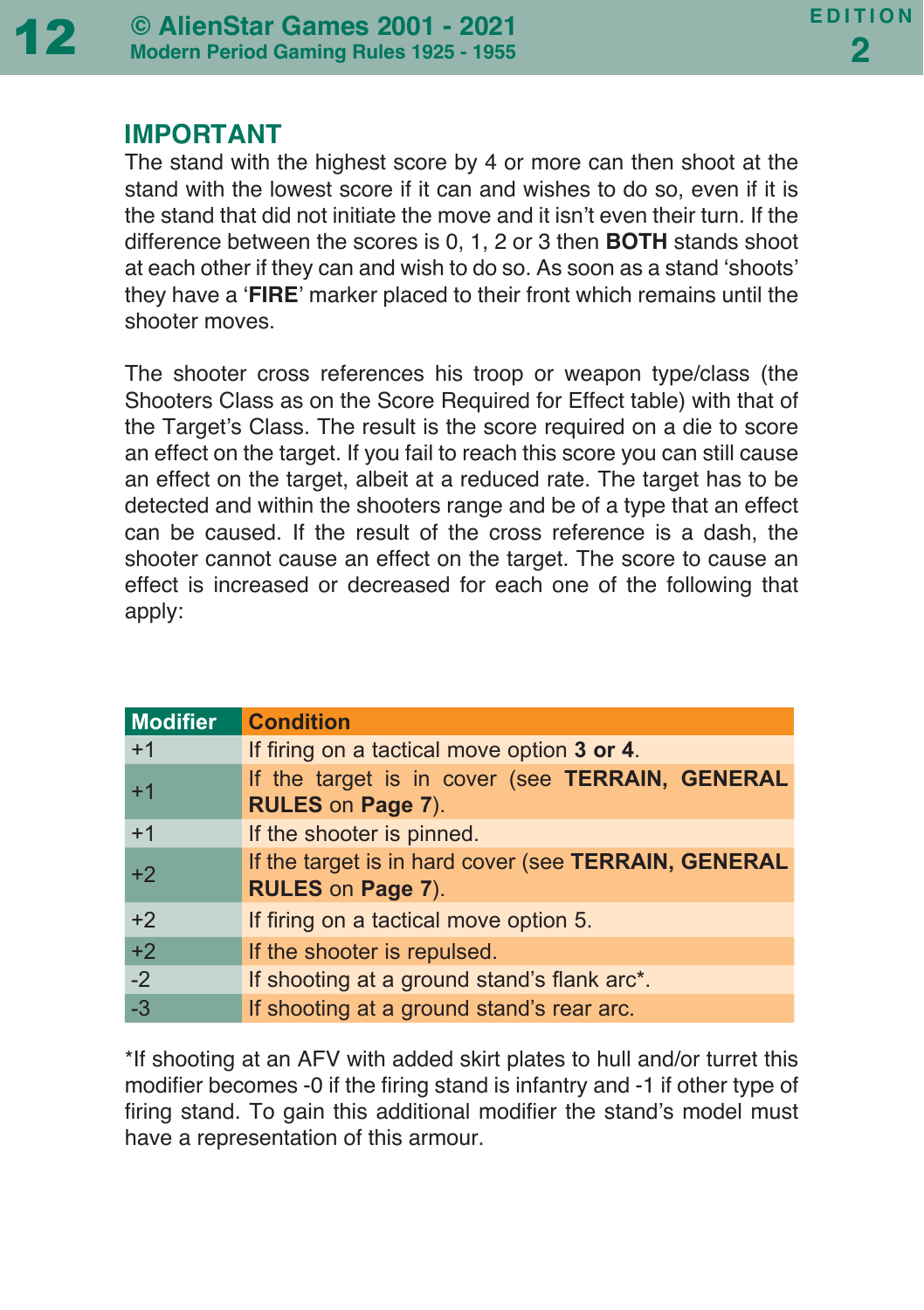## **THE SCORE REQUIRED FOR EFFECT**

Cross reference the shooters class and the targets class:

| <b>Shooter's</b>   | <b>The Targets Class</b> |                |                |                |           |                |                |           |              |
|--------------------|--------------------------|----------------|----------------|----------------|-----------|----------------|----------------|-----------|--------------|
| <b>Class</b>       | Inf                      | <b>SMT</b>     | LA             | <b>MA</b>      | <b>HA</b> | <b>XA</b>      | <b>ART</b>     | <b>AC</b> | <b>Range</b> |
| <b>BARG</b>        | $\overline{4}$           | $\overline{4}$ | 5              | 6              | -         |                | -              |           | 500m         |
| <b>Rifle Group</b> | 4                        | 3              | 4              | 5              | 6         |                |                |           | 500m         |
| Inf Group          | $\overline{4}$           | 3              | 3              | 4              | 5         | 6              |                |           | 500m         |
| <b>Mortars</b>     | 5                        | 5              | 6              |                | -         |                |                | -         | 2000m        |
| <b>HMG</b>         | $\overline{4}$           | $\overline{4}$ | 5              |                | -         | -              | -              |           | 1000m        |
| <b>AC and VLG</b>  | $\overline{4}$           | 3              | 4              | 6              |           |                |                |           | 1000m        |
| <b>Light Guns</b>  | 5                        | $\overline{2}$ | 3              | 4              | 5         | 6              |                |           | 1000m        |
| <b>Med Guns</b>    | 5                        | $\overline{2}$ | $\overline{2}$ | 3              | 4         | 5              |                |           | 1500m        |
| <b>Hvy Guns</b>    | $\overline{4}$           | $\overline{2}$ | $\overline{2}$ | $\overline{2}$ | 3         | $\overline{4}$ |                |           | 1500m        |
| Light Barr         | 3                        | 3              | 4              | 5              | 6         |                |                |           | OT           |
| Med Bar            | $\overline{4}$           | 3              | 3              | 4              | 5         | 6              | -              |           | <b>OT</b>    |
| Hvy Bar            | 5                        | $\overline{2}$ | 3              | 3              | 4         | 5              |                |           | OT           |
| <b>C</b> Battery   | -                        |                | -              |                | -         |                | $\overline{4}$ |           | <b>OT</b>    |
| <b>Salvo RL</b>    | 3                        | $\overline{2}$ | $\overline{2}$ | 3              | 3         | 4              |                |           | OT           |
| <b>Bomber</b>      | 3                        | $\overline{2}$ | 3              | 3              | 4         | 5              | 4              | 6         | 3000m        |
| <b>Attack AC</b>   | 5                        | 3              | 4              | 4              | 5         | 6              | 5              | 6         | 1500m        |
| <b>Fighter</b>     | -                        |                | -              |                | -         | -              |                | 4         | OT           |
| <b>AAA</b>         |                          |                |                |                |           |                |                | 6         | 2000m        |

The modifiers to the above table are on P12.

No doubt, the entries on the above table will seem a little cryptic. They will be explained in the section '**The Score Required for Effect Table Explained**', which can be found later. If an effect is scored on the target, cross reference the score of a die with the targets grade and observe the result on the below table. Important note, if you miss the score to gain an effect still consult the Results Table below.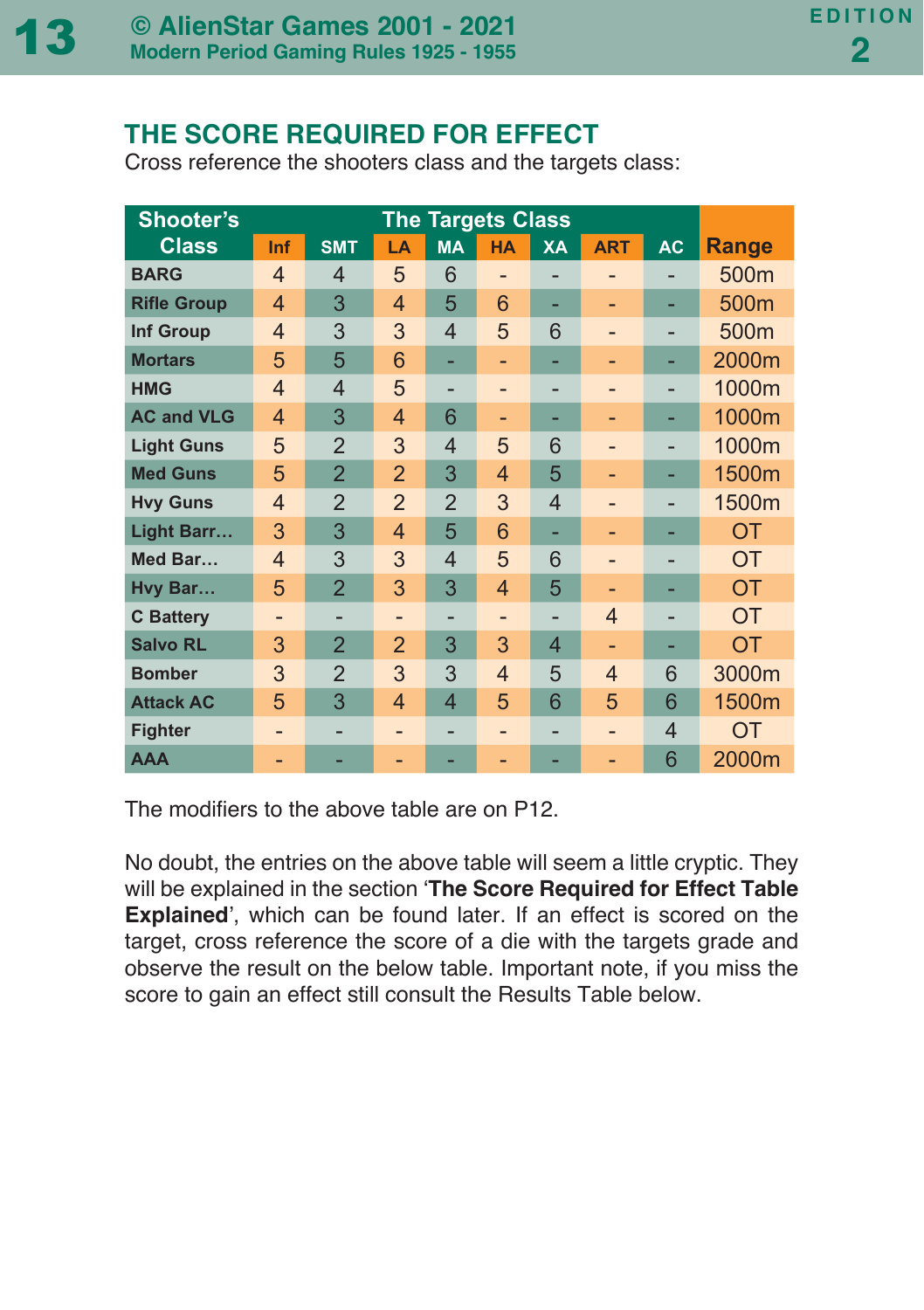## **RESULTS TABLE**

| <b>TARGET's GRADE</b>      |   |   |   |   |  |  |  |
|----------------------------|---|---|---|---|--|--|--|
| <b>DIE</b><br><b>SCORE</b> |   |   |   |   |  |  |  |
| 1 or less                  | ▬ |   |   | P |  |  |  |
| $\mathbf{2}$               |   |   | Р | P |  |  |  |
| 3                          |   | P | P | R |  |  |  |
|                            | P | P | R | R |  |  |  |
| 5                          | Р | R | R | ח |  |  |  |
| 6                          | R | R |   |   |  |  |  |
|                            | R |   |   |   |  |  |  |
| 8 or more                  |   |   |   |   |  |  |  |

P= **Pinned**, R = **Repulsed**, D = **Destroyed**. A stand gets one suppression marker for every P result and two suppression markers for every **R** result. **P**, **R** results and suppression markers are accumulative. The score of the die is modified if any of the below apply.

| $-1$ | For each 1 the score required for effect is missed.    |
|------|--------------------------------------------------------|
| $-2$ | If the target is an AC at night with no radar support. |
| $+1$ | For each 1 the score required for effect is exceeded.  |
| $+1$ | For each suppression marker the target has.            |
| $+1$ | If Late British artillery.                             |
| $+1$ | If the Shooter is IG or RG with Light Mortars          |
| $+2$ | If the target is a transport aircraft or glider stand. |

Suppression markers are placed touching the effected stand. **Pinned** stands cannot move any closer toward enemy stands, they remain pinned until the enemy shooting fails to produce the pinned result. An aircraft stand that is repulsed must immediately cease from its attack and leave the table, it does not count as being lost. Bussed Infantry share the same result if their transport is the target. **Repulsed** stands must immediately move **500m** away from any enemy stand, into cover if this is possible. In the player's next turn repulsed stands take a moral test to recover from the repulse result and recovers from its repulsed status if the test is passed. **Destroyed** means that the stand is removed from play. **AC** means any aircraft.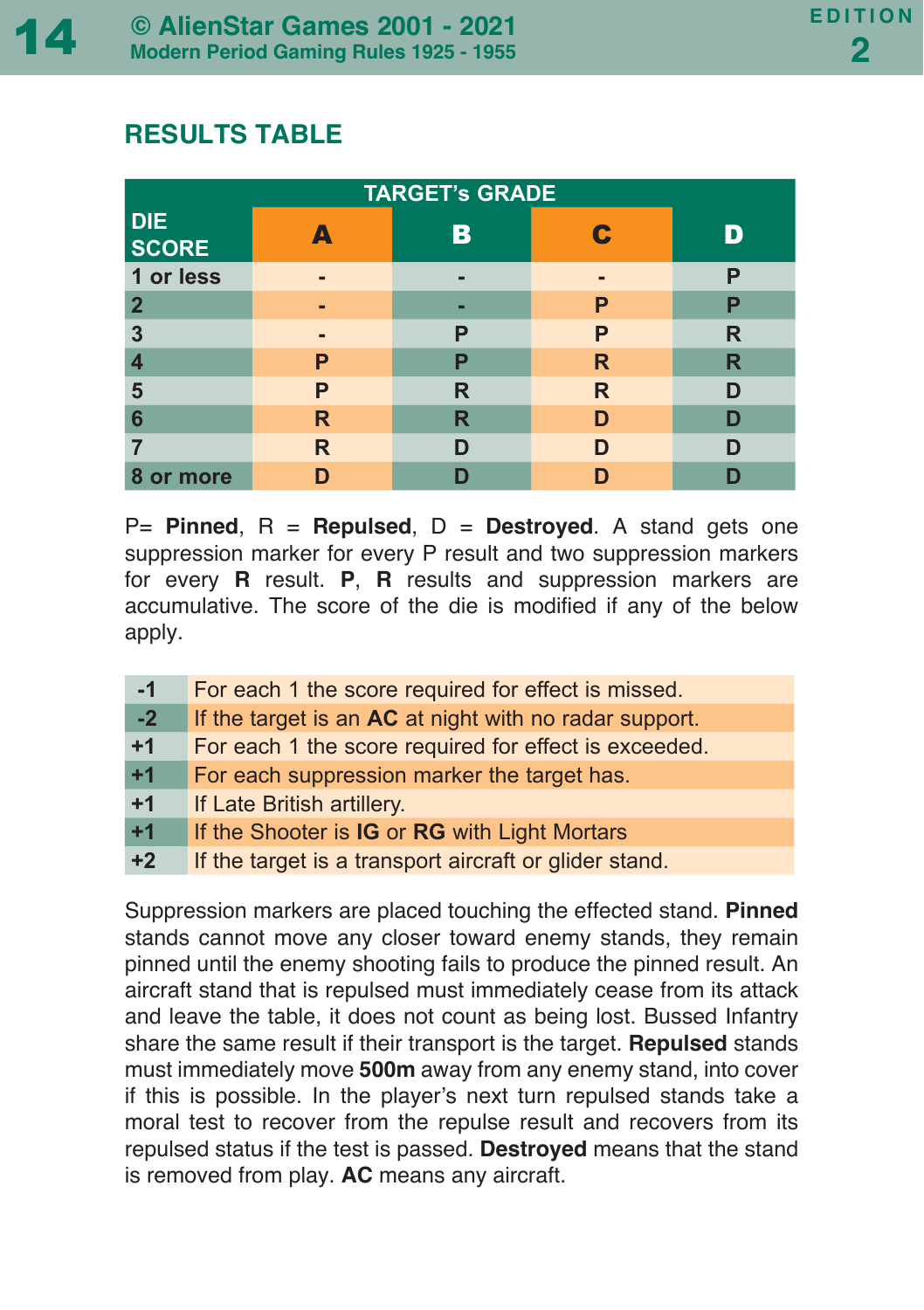## **STAND AND BATTLE GROUP REACTION**

A moral test has to be taken when 4 of a battle groups 12 stands are repulsed or when 6 of it's 12 stands are pinned or repulsed. Test are taken whenever this criteria is met. When a morale test is failed all the battle group's on table stands must move a minimum of half a tactical move per turn toward their own sides baseline. The battle groups stands may not initiate fire and CPs can only be used to halt retreating stands. Unless testing to recover from being repulsed, throw a single die for the entire battle group. Stands can retreat and still maintain their front arc aspect to the enemy. The score required to pass a moral test can be found in the table at the top of page 11, right hand column.

## **VICTORY OR DEFEAT?**

**When half of a sides battle groups fail a morale test the side has lost the game**.

## **FRONT, FLANK, REAR AND SHOOTING ARCS**

The diagram below shows the front, flank and rear arcs of ground vehicles, shooting is to the front and side arcs only. Aircraft and AFV's with a fixed gun like the StuG III/IV and SU85/100 can only fire at targets in their Front arc. Infantry can shoot all round.



## **TROOP TYPE AND STAND COST**

A points value has been instituted to ensure that battles are reasonably even. It is your job, the player, to ensure that battle is never fair, and I don't mean by cheating. Both players agree to a game of a certain mutually fixed points value. Points values are based on the offensive and defensive characteristics of a stand, plus its relative availability plus the relative expense of manufacture. Performance of a stand is not based on absolute performance but is based on how effective is was in real life by the people who used them.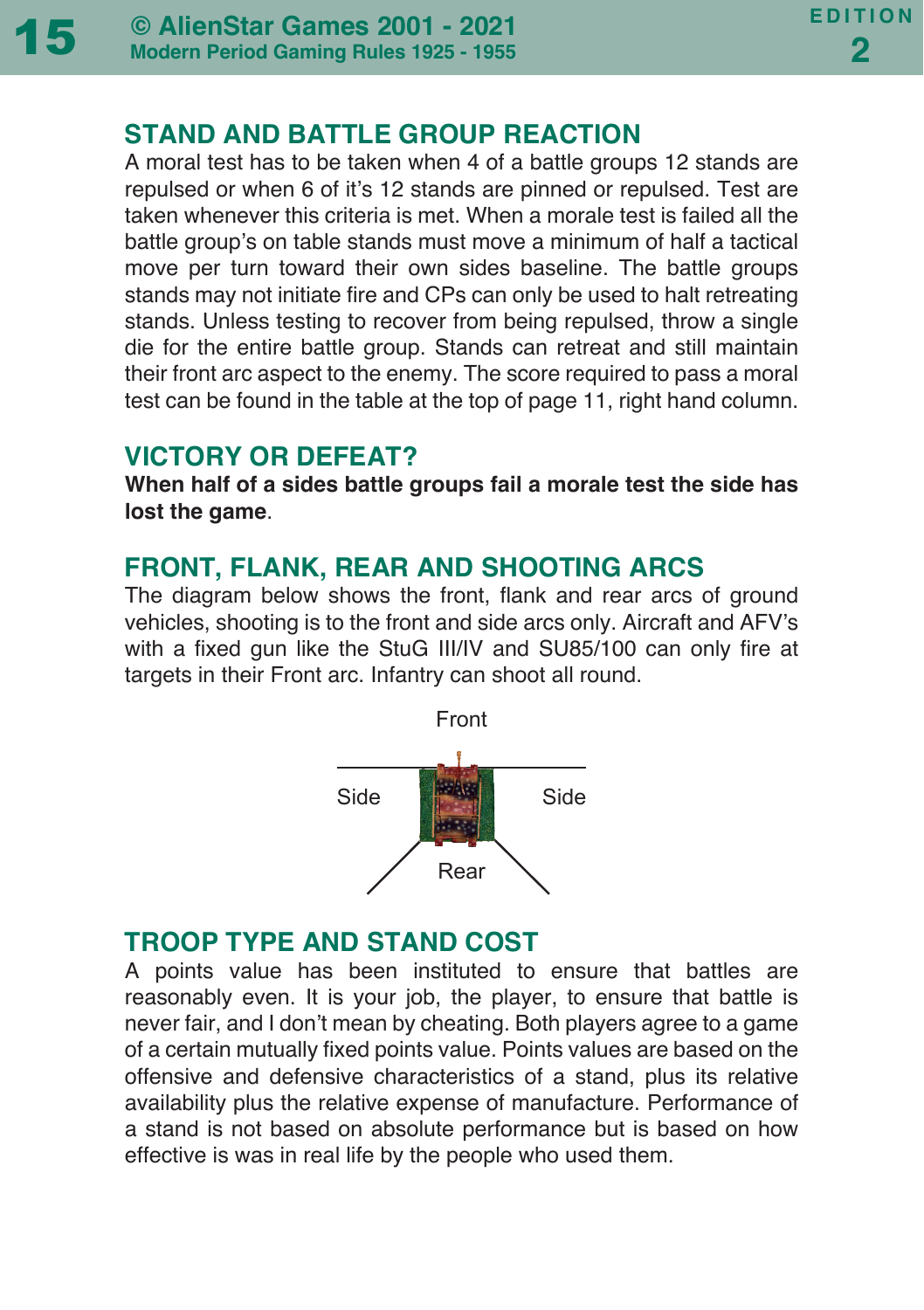

## **SCORE REQUIRED FOR EFFECT TABLE EXPLAINED**

On the SCORE REQUIRED FOR EFFECT table, in the 'The Shooter's Class' column, the definition of the entries here are:

**(BARG): B**olt **A**ction **R**ifle **G**roup, a platoon armed mainly with early bolt action rifles, perhaps with a few Light Machine Guns.

**RIFLE GROUP:** A platoon of foot armed with SLRs, machine pistols or perhaps a few assault rifles, plus support from LMGs and anti-tank grenades. May have attached 50mm light mortars.

**INF GROUP:** An Infantry Group. A platoon of foot armed mainly with assault rifles, plus support from LMGs, and such anti-tank weapons such as Panzerfaust or PIAT. May have attached 50mm light mortars.

**MORTARS:** A battery of 4 to 8, 80mm to 120mm mortars.

**HMG:** Heavy machine guns, 12.7mm to 15mm. Vehicle, foot or AFV mounted.

**AC and VLG:** 20mm to 30mm **a**uto **c**annon and **v**ery **l**ight **g**uns up to 50mm. Vehicle or AFV mounted.

**LIGHT GUNS:** AFV or towed guns, 50mm to 76mm.

**MED GUNS:** AFV or towed guns Medium Guns, 77 to 90mm, 17pdr.

**HEAVY GUNS:** AFV or towed guns of 100mm to 152mm. Includes the German 88mm.

**LIGHT BARR… :** A barrage of artillery from 6 to 8 guns up to 105mm.

**MED BARR… :** A barrage of Medium artillery from 6 to 8 guns up to 155mm.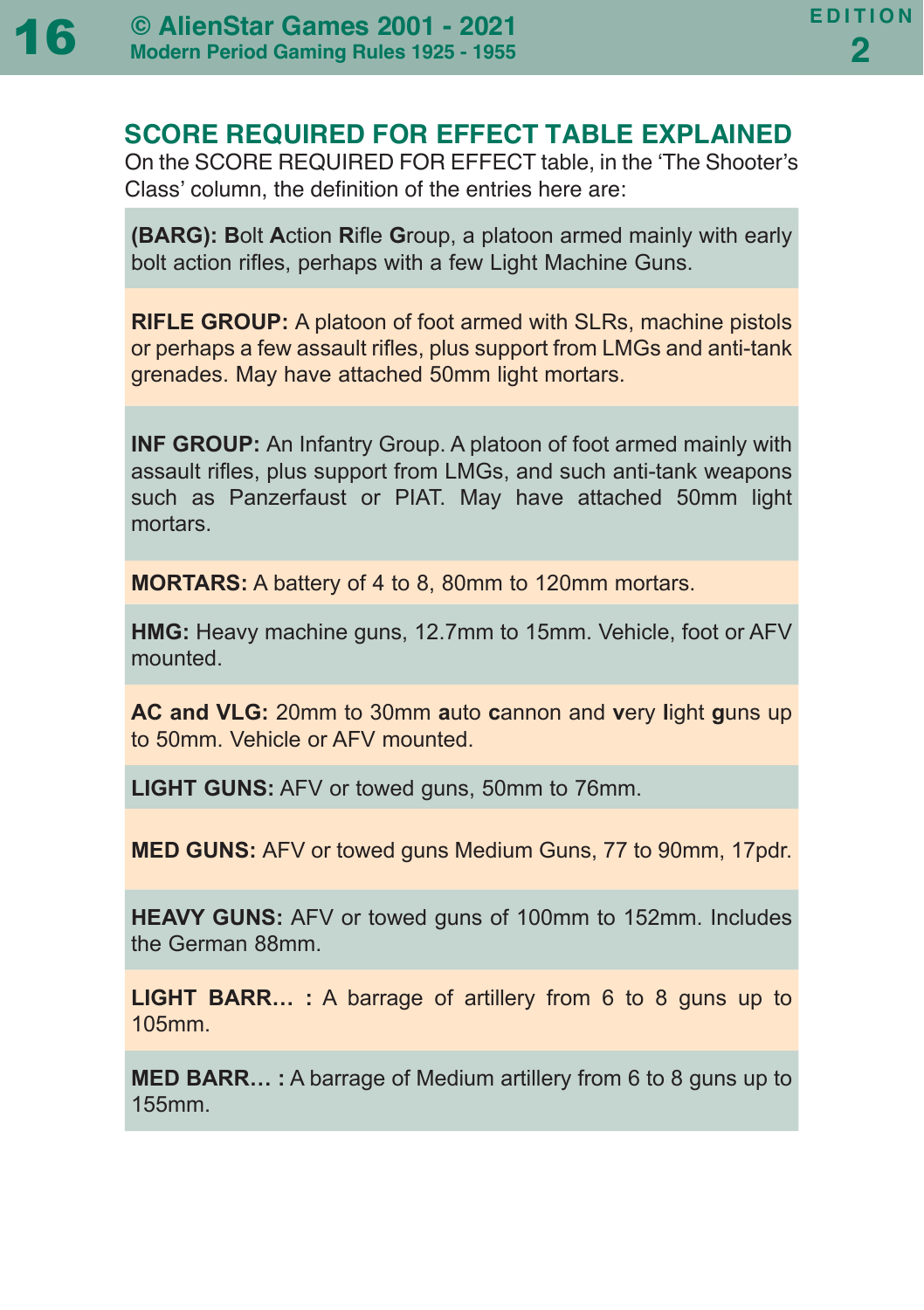On the **SCORE REQUIRED FOR EFFECT** table, the definitions of entries in 'The target's Class' columns are:

**HVY BARR… :** A Heavy barrage of artillery from 6 to 8 guns up to 203mm.

**C BATTERY:** Artillery used exclusively to fire on enemy artillery and mortars in a **C**ounter **Battery** role.

**SALVO RL:** A barrage from salvo, artillery or multiple rocket launchers.

**HMG, Light guns, Medium guns, Light Barrage, Medium Barrage, Heavy Barrage, can be towed and move at a rate of Medium, or man handled and move at the rate of foot. If towed, you will need two stands, one for the gun and one for the towing vehicle.**

**BOMBER:** A flight of up to 3 heavy bombers such as Lancaster, Stirling, Halifax, He 177, B17 or up to 6 medium bombers such as He111, Dornier, Wellington, Marauder, Hampden. Bombers can only target stands that are placed in static targets such as **BUA**, **MBUA**, bridges and minor terrain features.

**ATTACK:** A flight of Close Air Support, light bombers or fighter bombers such as Me110, Stuka, Mosquito, Blenheim, Beaufighter, Black Widow.

**FIGHTER:** A flight of Air Superiority aircraft or fighters such as Spitfire, Hurricane, Zero, Me109, Fw190, Me262, Meteor, Vampire, Mustang, Me163. Any advantage in performance of one aircraft over another is compensated partly by the factors of grading or made up for numbers or the lack of them.

**AAA:** Specialist Anti-Aircraft Artillery, on foot or mounted in vehicles such as single or multiple mounted HMG, autocannons or larger flak guns such as the 88, Bofors or Flakpanzer.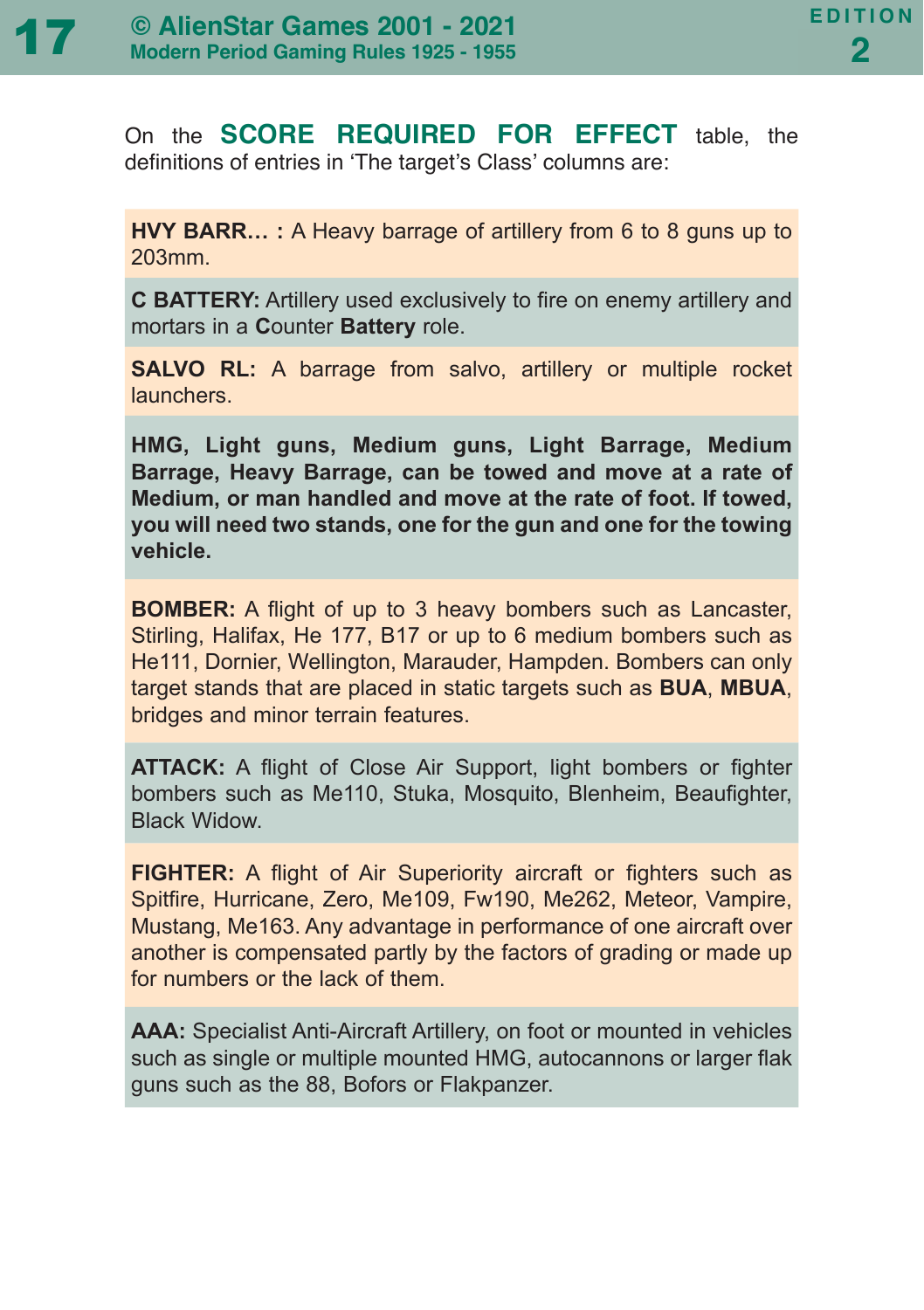## **SELECTED VEHICLE CHARACTERISTICS.**

L=Light, M=Medium, H=Heavy, X=Extra Heavy, G=Gun, A=Armour, AC=Autocannon, VLG=Very Light Gun (treated same as AC), Ms=Mortars, LB=Light Battery, MB=Medium Battery, HB=Heavy Battery, SRL=Salvo Rocket Launcher, HMG=Heavy Machine Gun, W=Wheeled, 1/2T=Half Tracked, S=Slow, F=Fast, VF=Very Fast, AAA=Anti-Aircraft Artillery, RG=Rifle Group, IG=Infantry Group and BARG=Bolt Action Rifle Group.

The terms 'Late' and 'Early' refer, broadly, to the pre and post 1944 period. One day, we hope to produce corps level army lists. The below characteristics will give you a guide for inserting other equipment. If you get stuck, by all means email me.

| <b>VEHICLE</b>      | <b>CHARACTERISTICS</b>                                  | <b>CLASS</b>                                              |
|---------------------|---------------------------------------------------------|-----------------------------------------------------------|
| Panzer 1 or 2       | VLG, LA, M speed.                                       | Light Tank.                                               |
| Panzer 3/35, 38     | LG, LA, M speed.                                        | Light Tank.                                               |
| Panzer 4, late Pz 3 | MG, MA, M speed                                         | Tank-                                                     |
| <b>Tiger</b>        | HG, HA, M speed.                                        | Tank.                                                     |
| <b>Tiger II</b>     | HG, XA, M speed.                                        | Tank+.                                                    |
| Panther             | MG, HA, F speed.                                        | Tank.                                                     |
| Sturmgeschutz 3/4   | MG, MA, M speed.                                        | Tank-.                                                    |
| JagdPanzer          | MG, HA, M speed.                                        | Tank.                                                     |
| JagdPanther         | HA, HG, F speed.                                        | Tank.                                                     |
| JagdTiger           | HG, XA, M speed.                                        | Tank+.                                                    |
| <b>Hetzer</b>       | MG, HA, M speed.                                        | Tank.                                                     |
| Marder 2/3          | MG, LA, M speed.                                        | Light Tank.                                               |
| Sdkfz 251 series    | LA, HMG/VLG/LG/MG,<br>1/2 track, M speed.<br>+RG or IG. | This AFV can be<br>classed as either<br>APC or Light Tank |

## **GERMAN AFV**

## **BRITISH AFV**

| Matilda   | VLG, MA, S speed. | Tank-.      |
|-----------|-------------------|-------------|
| Valentine | LG, MA, M speed.  | Tank-.      |
| Churchill | MG, MA, S speed.  | Tank-.      |
| Crusader  | LG, MA, F speed   | Tank        |
| Cromwell  | Mg, MA, M speed   | <b>Tank</b> |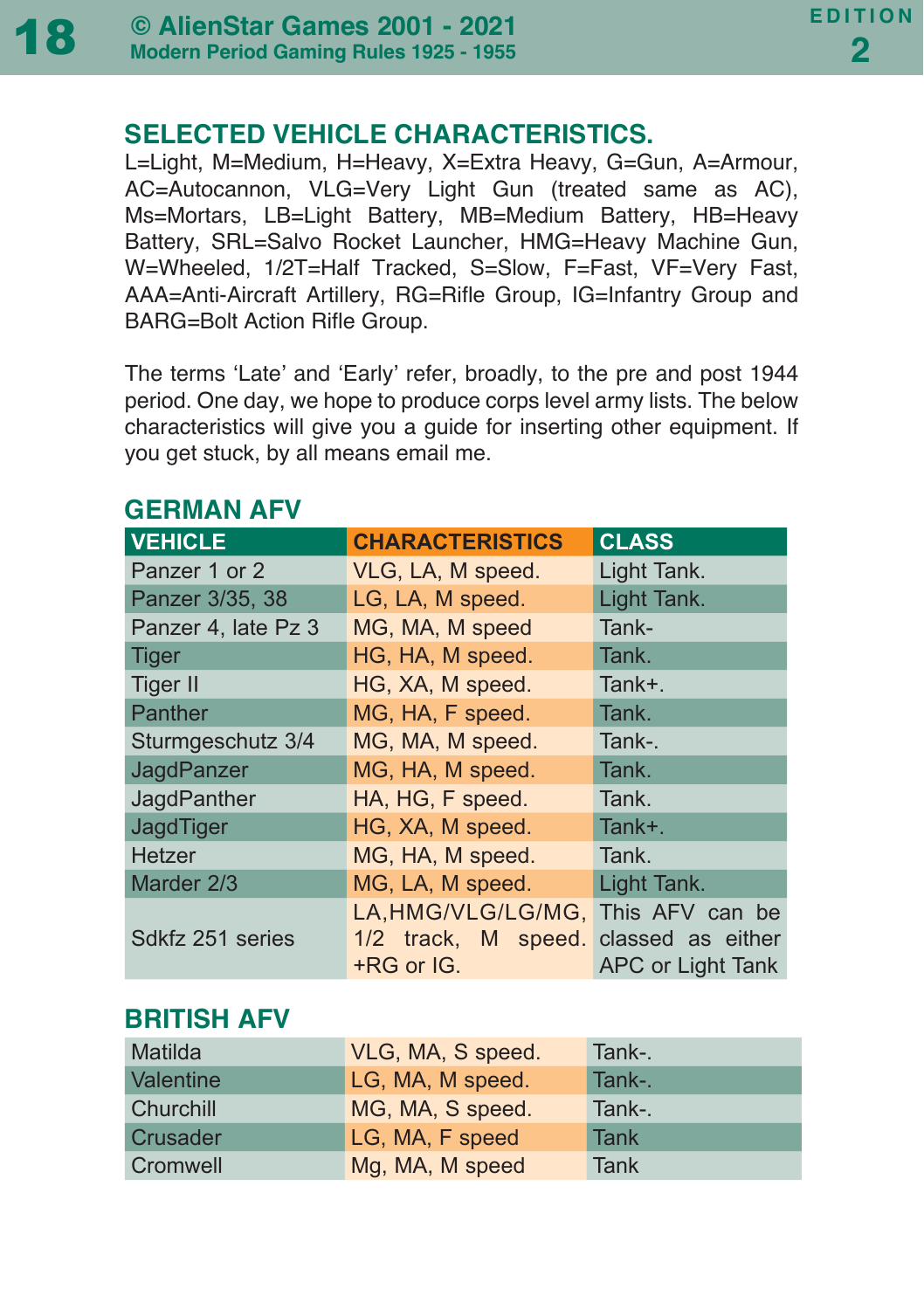#### **RUSSIAN AFV**

| IS <sub>3</sub> | HG, XA, M speed. | Tank+. |
|-----------------|------------------|--------|
| IS <sub>2</sub> | HG, HG, M speed. | Tank.  |
| <b>KV85</b>     | MG, MA, M speed. | Tank-. |
| KV2             | MG, MA, M speed. | Tank-. |
| T34/76mm        | LG, MA, F speed. | Tank-. |
| T34/85mm        | MG, MA, F speed. | Tank-. |

## **JAPANESE AFV**

| Chi-Nu | MG, LA, M speed.  | Light Tank. |
|--------|-------------------|-------------|
| Chi-Ha | LG, LA, M speed.  | Light Tank. |
| Ha-Go  | VLG, LA, M speed. | Light Tank. |

## **AMERICAN AFV**

| Pershing         | HG, HA, M speed. | Tank.  |
|------------------|------------------|--------|
| Sherman          | MG, MA, M speed. | Tank-. |
| <b>Stuart</b>    | MG, MA, M speed. | Tank-. |
| <b>Lee Grant</b> | MG, MA, M speed. | Tank-. |
| <b>LVT</b>       | HMG, LA, +IG/RG. | APC.   |
| M <sub>3</sub>   | HMG, LA, +IG/RG. | APC.   |

## **GENERIC VEHICLES**

|       | rucks/Land Rovers/ SMT, W, +RG, BARG or SMT |  |
|-------|---------------------------------------------|--|
| Jeeps | IG.                                         |  |

You can easily add to this list and slot vehicles in where appropriate. If you, however, find it difficult to classify a vehicle, why not send us an email.

## **POINTS VALUES (PV)**

The accumulative point values of equipment Class as above is as follows:

**BARG** 1pt, **Rifle Group** 1.5pts, **Infantry Group** 2pts, extra to provide RG or IG with Light Mortars 0.25pt, APC 10pts, **Lt Tank** 15pts, Tank- (Tank minus) 25pts, **Tank** 30pts, **Tank+** (Tank plus) 40pts, **Soft Motor Transport** (SMT) 2pts, **Mortars** 5pts, any **Artillery** 40pts,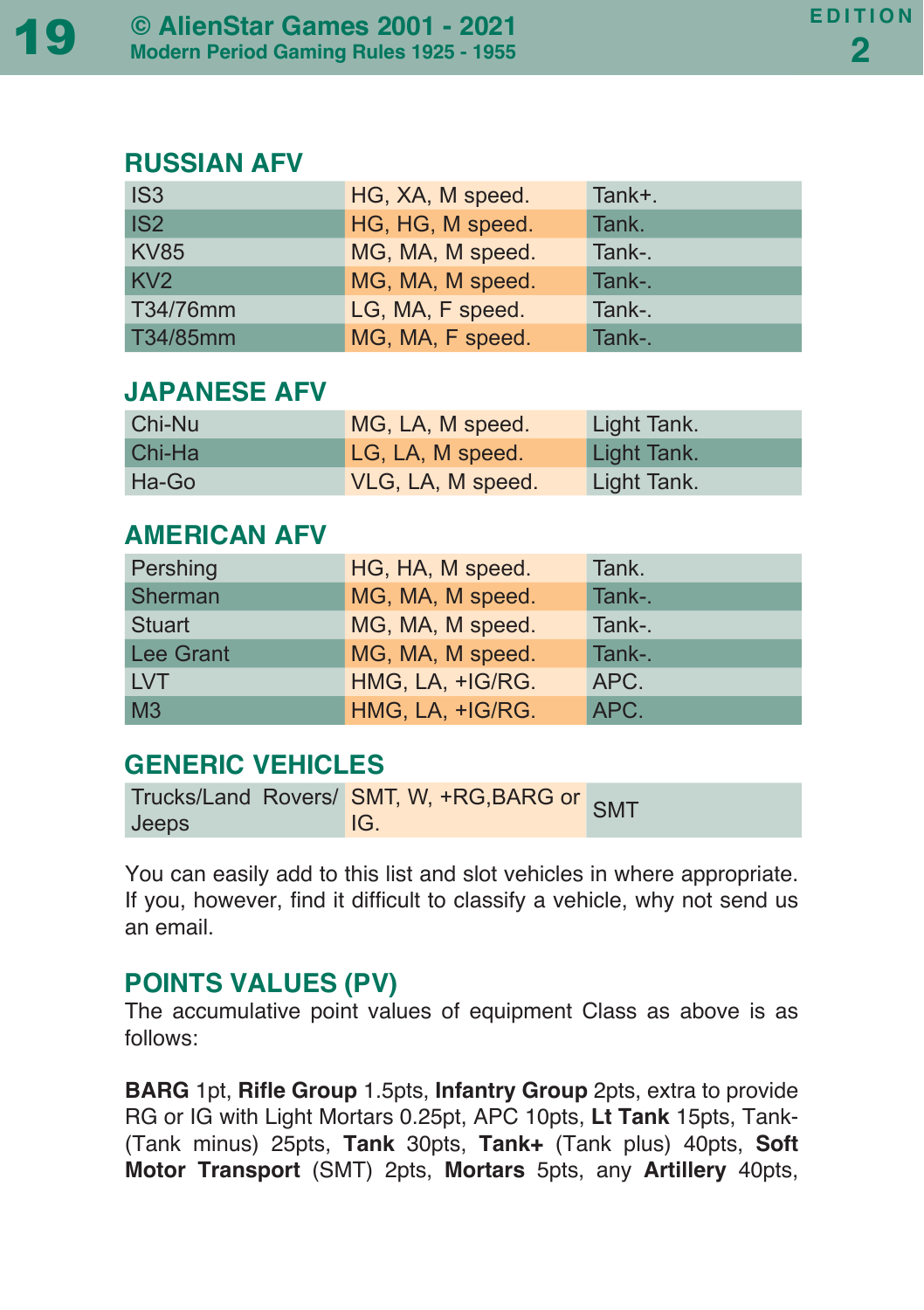**Salvo RL** 50pts, any **Aircraft** 200pts, any with **AAA** +3pts. '**D**' grade troops half points, '**B**' grade troops increase points by one and a half, '**A**' grade troops double points. Points values represents such factors as availability, cost, performance, reliability (to a degree), immunity to battle damage etc.

The following rules are optional and add a little more depth to the game. Some or all can be used, please agree which ones before you draw up your army.

## **FIELD ENGINEERING**

If both players agree before the game an attack/defender battle can occur. Any stand in a defending army may be statically dug-in at a cost of 1pt. Statically dug-in stands are in hard cover. The defending side may also use obstacles either anti-tank or anti-personnel (half-tracks, wheeled, towed and towing vehicles also fall into this category), the type of which must be declared when an enemy stand comes within 500m. When a stand touches such an obstacle it needs a 4+ to cross. –1 from the die score if the stand has one or two suppression markers and –2 from the die score if it has more suppression markers. Obstacles represent mines, dragons teeth, ditch, wall etc. and are represented on table as the appropriate model on a base 250m x 250m whether it takes up that space in real life or not.

#### **SMOKE**

A battery of Artillery may create a smoke screen that is **250m x 500m** it is positioned on an area using the same rules as if the area was a target stand. A battery of mortars stand can create a smoke screen that is **250m x 250m**. The screen is removed when the players' turn ends. A smoke screen blocks sight. Unless in an attacker/defender game (where ammunition is assumed to be stock-piled) a battery only has enough smoke for two turns of fire.

#### **ILLUMINATION**

A battery of Artillery can illuminate a zone that is **500m** in diameter. It is positioned on an area using the same rules as if the area was a target stand. A battery of mortars can create an illuminated zone that is **250m** in diameter. All target stands within the zone can be detected at daylight detection distance subject to weather. Unless in an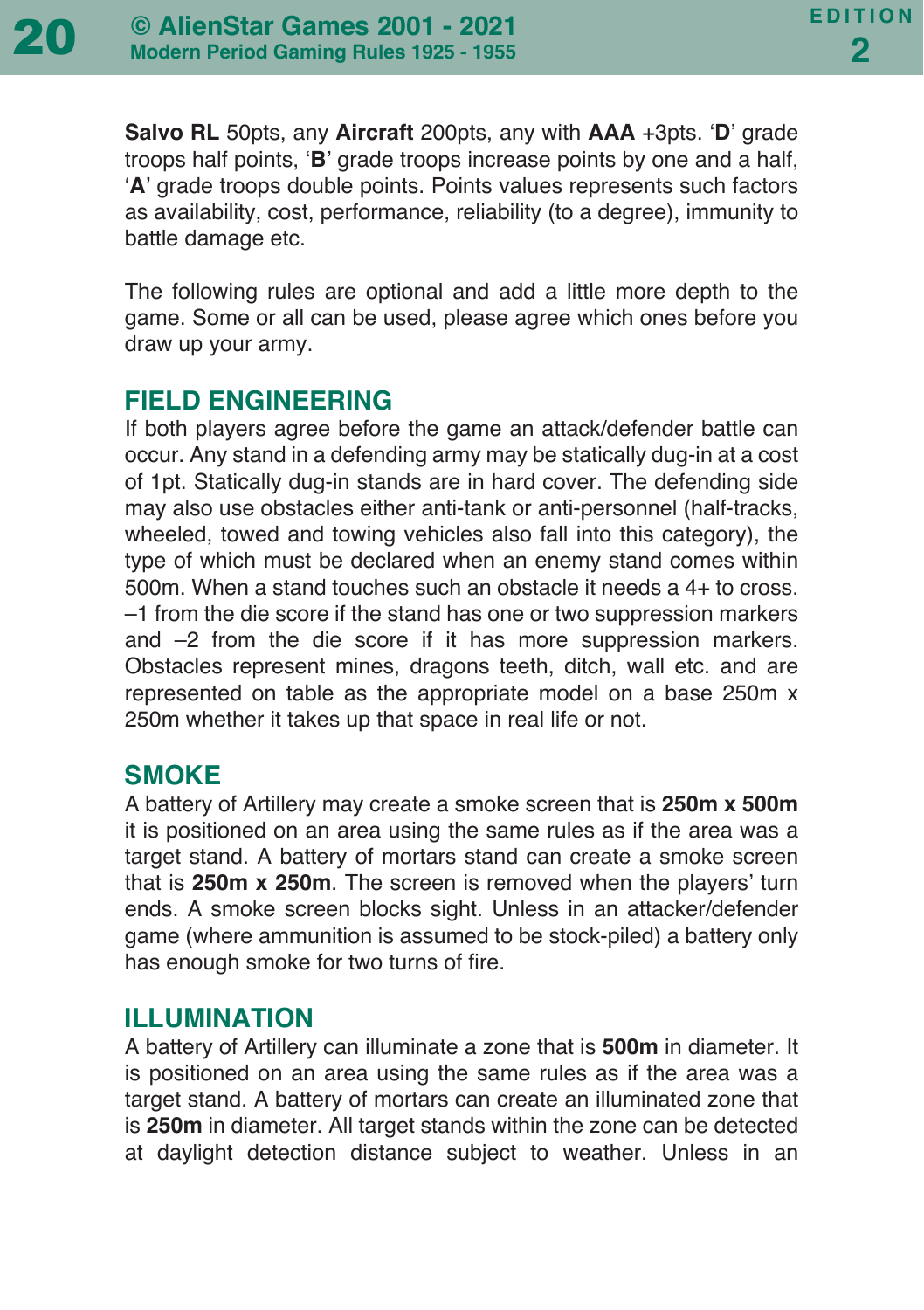attacker/defender game (where ammunition is assumed to be stockpiled) a battery only has enough illumination rounds for two turns of fire. Areas illuminated are represented by card or plastic cut-outs. Areas of smoke can be represented by stands with balls of cotton fluffed up. Or, if you have your own effective method why not let us know.

## **TIME OF DAY AND NIGHT FIGHTING**

Throw a die on the below table to establish the season in which the game is set.

| The Season | <b>The Hour</b> | <b>Dawn</b> | <b>Dusk</b> | <b>Die Score</b> |
|------------|-----------------|-------------|-------------|------------------|
| Winter     | Throw 2d6       | 7 - 8am     | $4 - 5$ pm  | 6                |
| Autumn     | Throw 2d6       | $6 - 7$ am  | $5 - 6$ pm  | 5                |
| Summer     | Throw 2d6       | $3 - 6am$   | $6 - 7$ pm  | 3, 4             |
| Spring     | Throw 2d6       | $6 - 7$ am  | $5 - 6$ pm  | 1, 2             |

Throw another die, if the result is 1, 2, 3 or 4 it is A.M. (throw on the 'The Hour' column above to get a result that is 2am to 12 noon) while a score of 5 or 6 indicates P.M. (2pm to 12am) which is modified by the hours of dusk/dawn. Night is the period Dusk to Dawn and Day is the period Dawn to Dusk. Dusk and dawn reduce the daytime detection ranges (Page 12) by half and night reduces target detection (Page 12) to a maximum of 125m for target stands in the open an 75m for target stands in cover.

## **ADVERSE WEATHER CONDITIONS**

Cross reference the games' Season with Climatic Zone (Page 5), throw a die to see if Adverse Weather Conditions affect the game.

| <b>Season</b> | <b>Climatic Zone</b> |          |                |             |
|---------------|----------------------|----------|----------------|-------------|
|               | <b>Temperate</b>     | Tropical | <b>Dessert</b> | Cold/Steppe |
| Winter        | 4+                   | $5+$     | $5+$           | $3+$        |
| Autumn        | $5+$                 | $5+$     | $6+$           | 4+          |
| Spring        | $5+$                 | $5+$     | $6+$           | $5+$        |
| Summer        | 6+                   |          | $5+$           | 6+          |

AWC reduces detection range by half and renders smoke ineffective. AWC can be conditions such as storm, gale, heavy rain, monsoon, snow, blizzard, cold, dust or sand storm, mirage, thirst, appropriate to the climatic zone.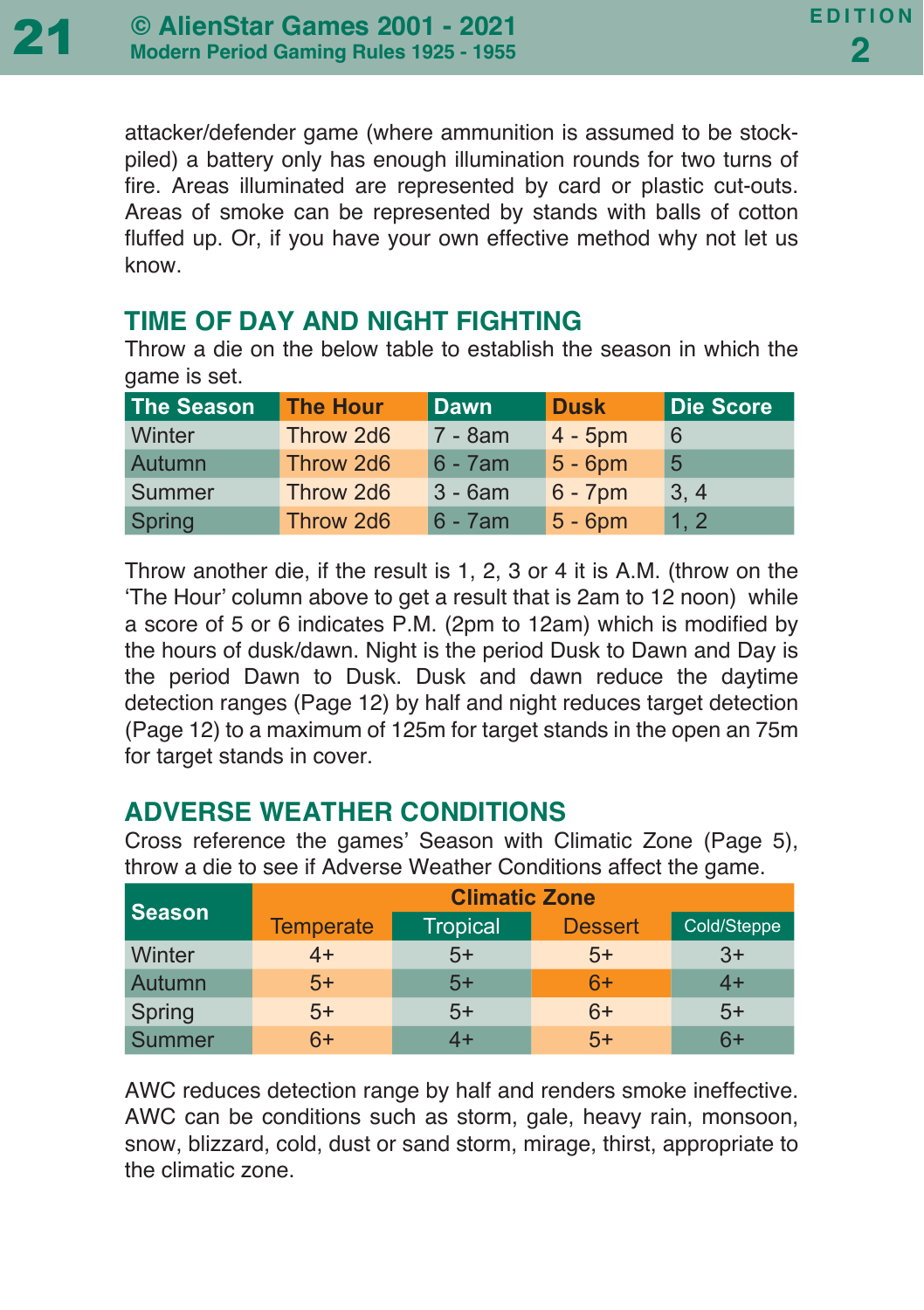#### **ORGANISATIONS**

At the scale of play we use you can focus on particular units i.e, Waffen SS or whatever. This will lead to unrealistic results, for example a German player can field nothing else but King Tigers. It is optional that players should have a balance in equipment. This will effect the German and Soviet players the most. The percentage of AFV's classed as TANK and TANK+ in the German and Soviet armies are as follows:

| <b>AFV Classed as</b> | <b>German</b> | <b>Soviet</b> |
|-----------------------|---------------|---------------|
| LIGHT/TANK-           | Up to 100%    | Up to 100%    |
| <b>TANK</b>           | Up to $50\%$  | Up to $20\%$  |
| TANK+                 | Up to $10\%$  | Up to $5%$    |

Optional Rule: In 1944 and 1945 the German player can only have half (rounding up) the number of stands than an Allied player (excluding the Soviets). The Allied player constructs his army first and then tells the German player his number of aircraft stands. This will help to simulate the Allied air superiority during the close of the war.

## **FANTASY ARMIES**

I have no objection for the use of fantasy armies, I have one myself, the States of Jersey army. To enable their use we have to pretend that history is a little different. In the East, Operation Barbarossa never occurred. The Germans stopped at the Russian borders. Under their belt the Germans had Poland, Czechoslovakia, Romania, Albania, Yugoslavia and Greece. In the North and West they took Norway, Denmark, Belgium, Holland, Luxembourg and East France. Meanwhile, the Japanese were busy with East China, East Indo China and the Philippines. The USA did not want to get involved and the UK lacked the resources to launch and invasion of the European mainland. The war fizzled out into a cold war being fought by the 'little' nations. Now, your fantasy army has to have certain restrictions (sorry - but I think this is fair) as below;

- 1) The army cannot have any TANK+.
- 2) It cannot have any Jet aircraft.
- 3) It must "buy" its tanks and SPG's from one source.
- 4) It must be organised as either the British, French, German,